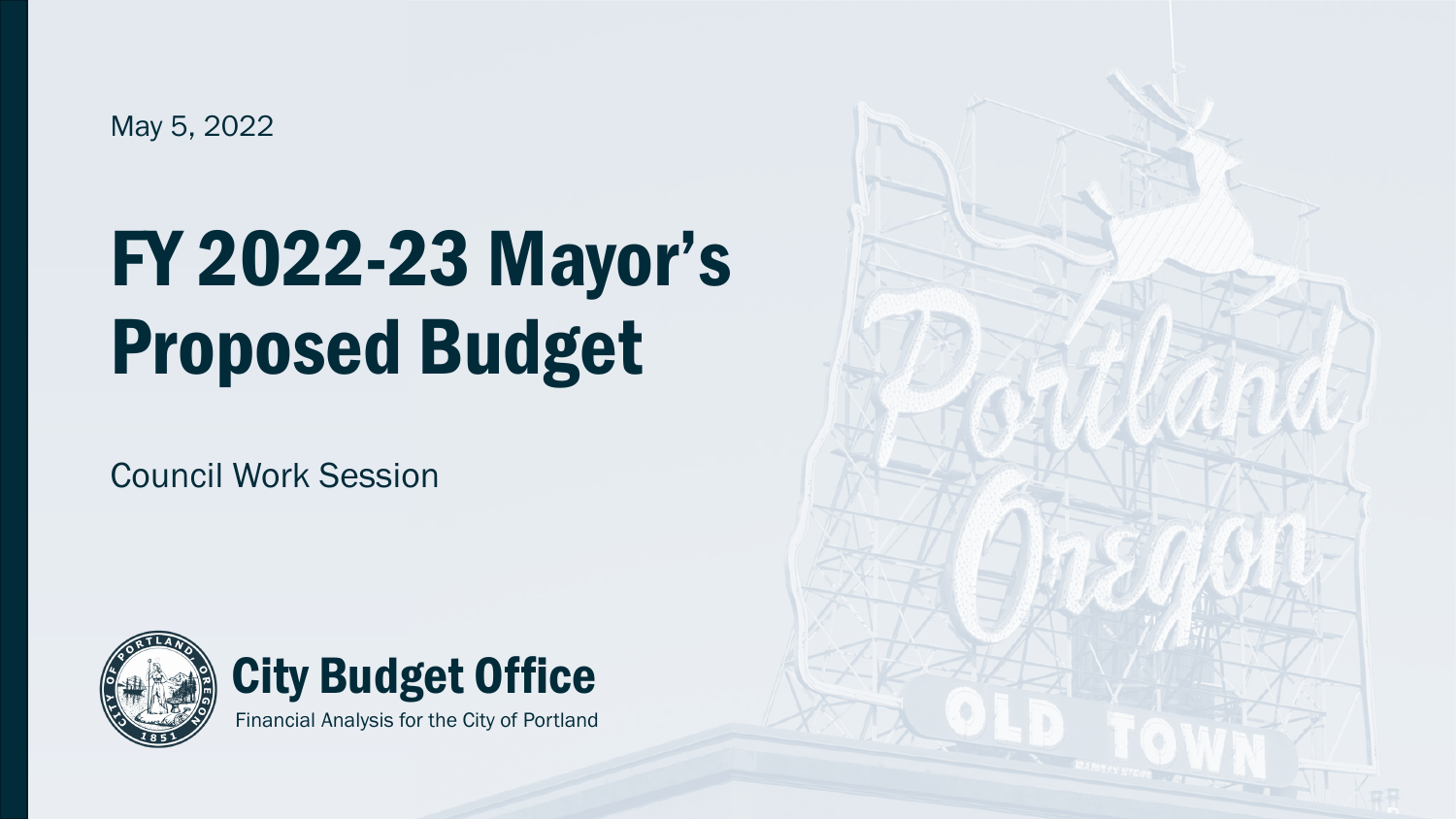# Agenda

Financial Forecast Update

Mayor's Proposed Budget Allocation Summary

Mayor's Proposed Allocation of Forecasted Resources

Discussion of Budget Notes

Changes from the Proposed Budget to the Approved Budget

Discussion of Possible Changes to the Proposed Budget

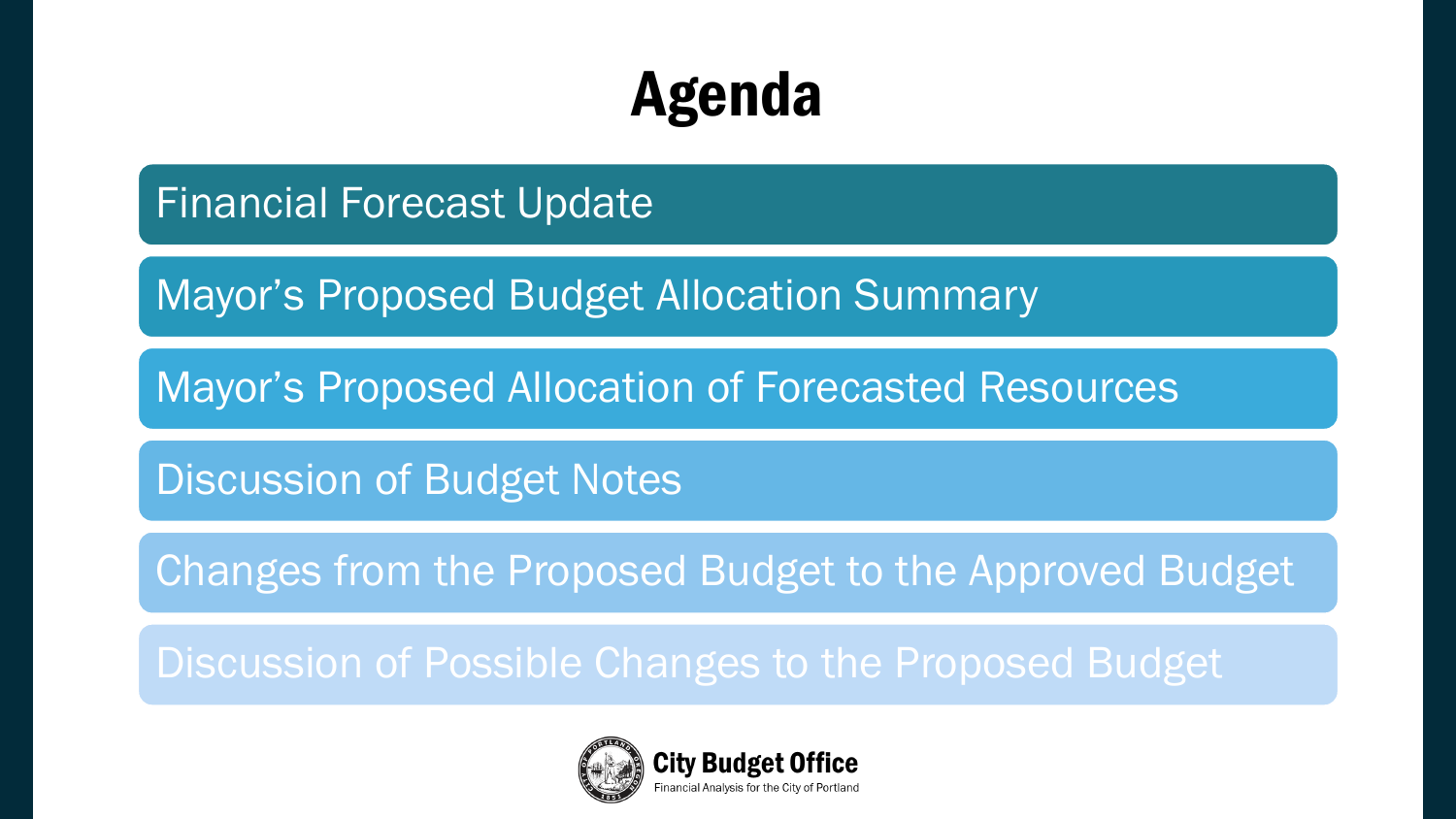# General Fund Forecast Update





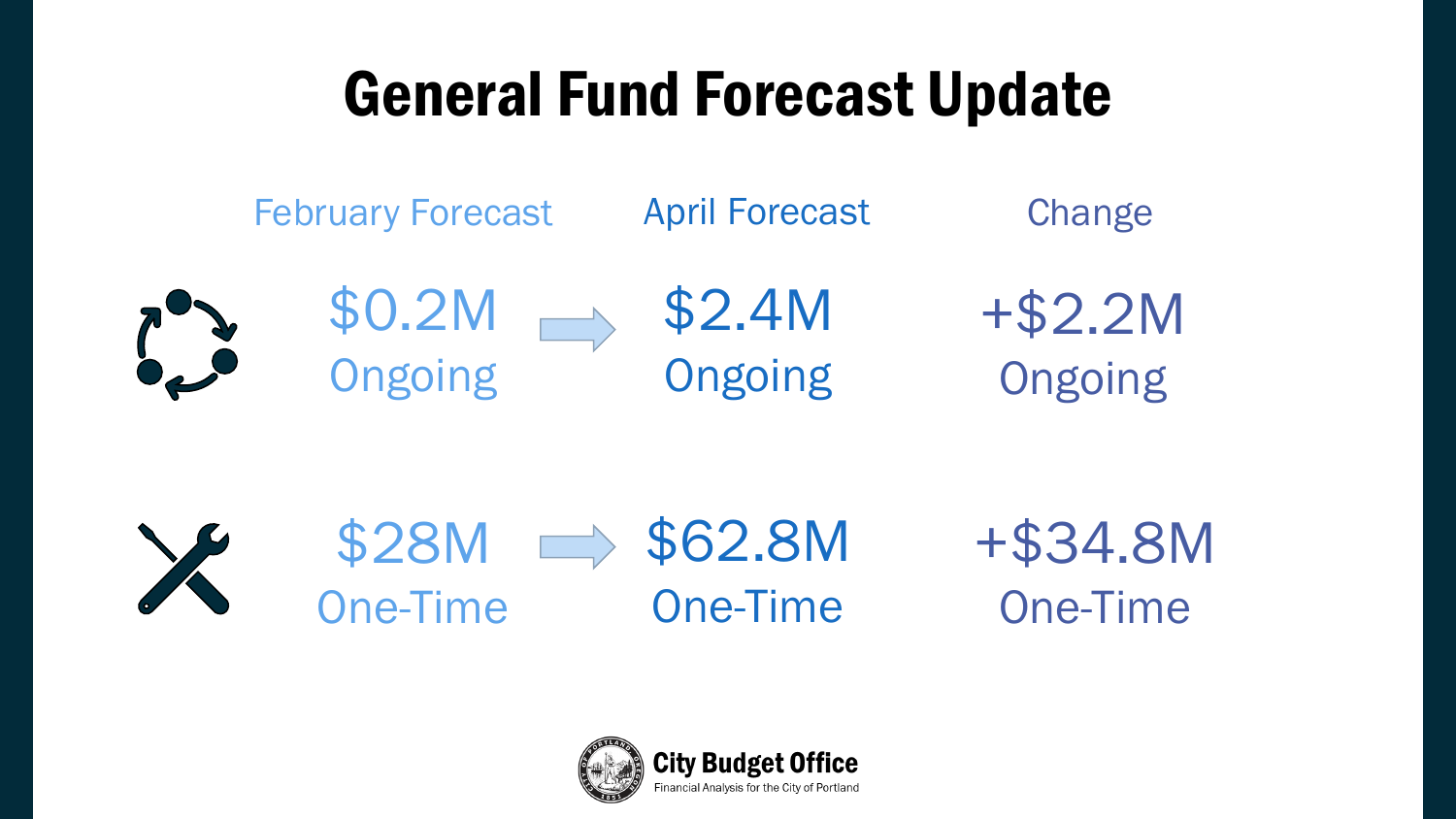# General Fund Forecast Update



### State-Shared Revenue

### Transient Lodging **Taxes**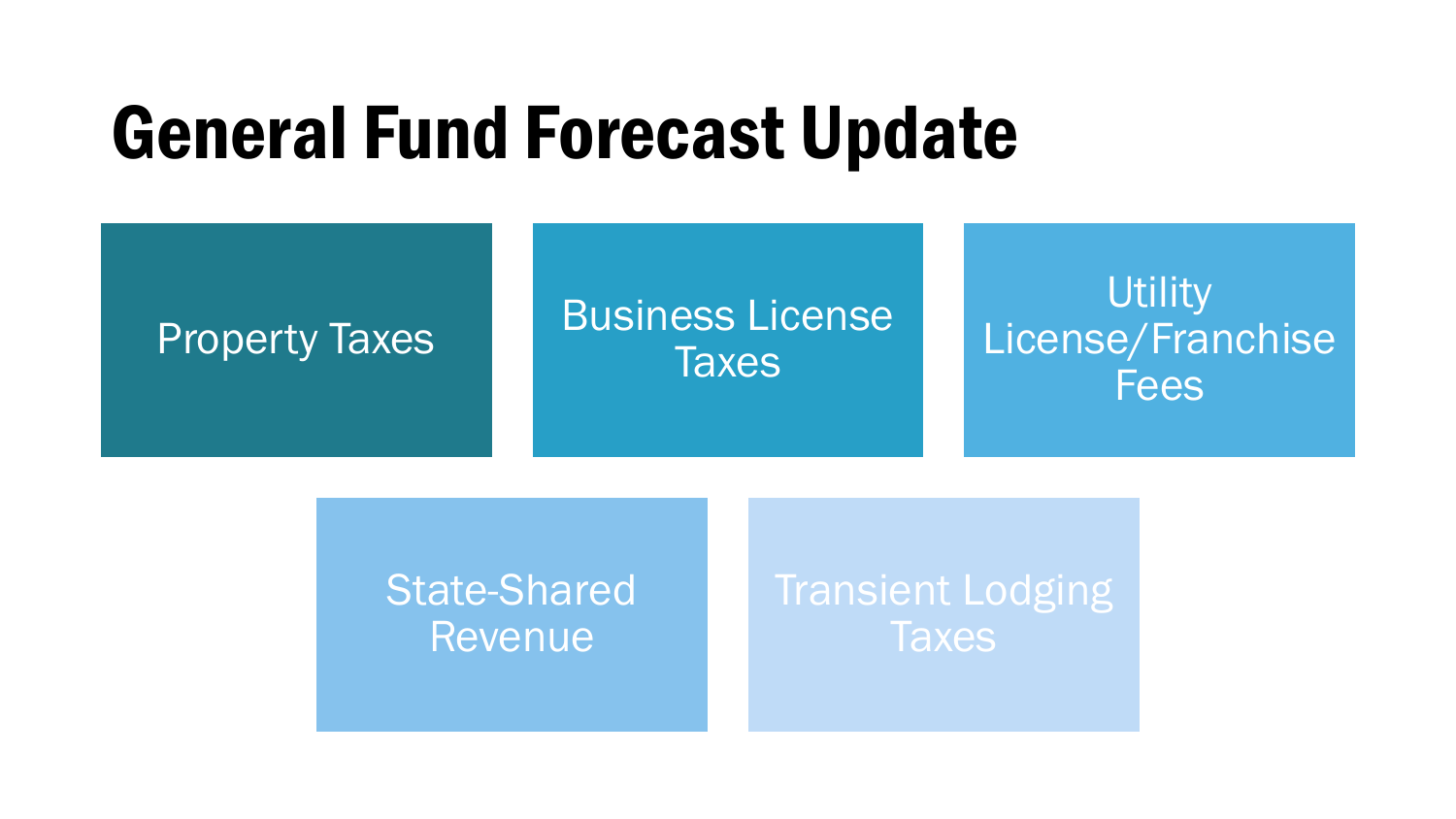General Fund One-Time\* & Ongoing

Capital Set Aside\*

Federal ARPA Resources

Recreational Cannabis Tax Resources

Interagency Resources

Bureau Resources (i.e. Parks Operating Levy)

*\*The Mayor's Proposed Budget does not specifically allocate the \$34.8M in additional April forecasted resources; the Mayor has proposed allocations he will bring to the Approved Budget as an amendment.*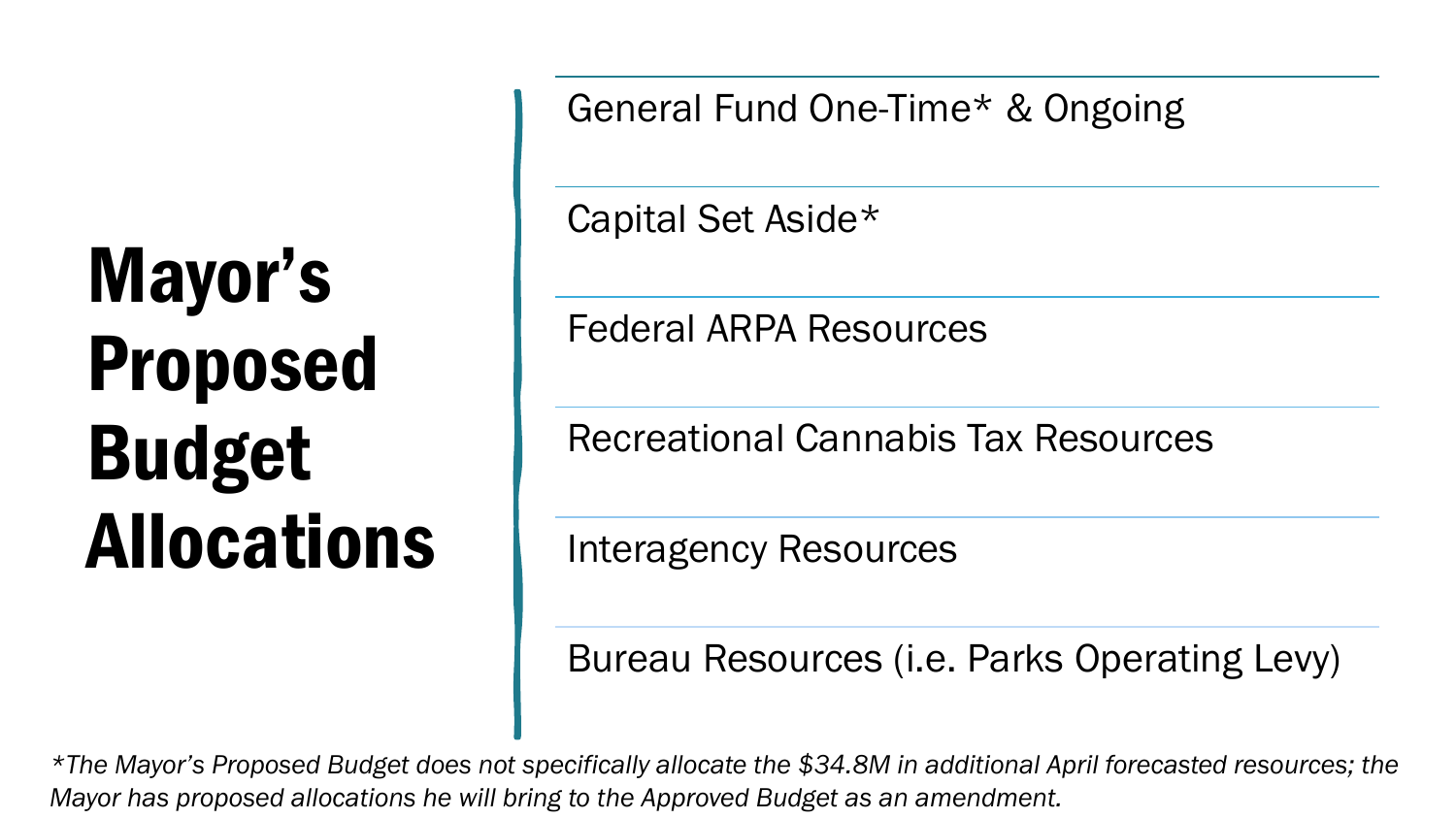# Mayor's Proposed Budget Allocations: Housing & Homelessness featured investments

| <b>Portland Housing Bureau</b>                                                     | <b>Funding</b><br><b>Type Name</b> | 2022-23<br>Requested<br><b>DP Total</b> | <b>Proposed</b><br>FTE. | <b>Proposed</b><br>GF 1x | <b>Proposed</b><br><b>GF Ongoing</b> | <b>Proposed</b><br>Other Rev. | <b>Proposed</b><br>Total |
|------------------------------------------------------------------------------------|------------------------------------|-----------------------------------------|-------------------------|--------------------------|--------------------------------------|-------------------------------|--------------------------|
| 13,120 - Joint Office of Homeless Services - Ongoing Services Funded with Addition |                                    | 13,184,906                              |                         | \$6,592,453              | \$0                                  |                               | \$6,592,453              |
| 13,141 - City/County Fall Strategic Investments in Houselessness                   | Addition                           | 4,850,000                               |                         | \$925,000                | \$0                                  |                               | \$925,000                |
| 13,200 - DCTU Bargaining Costs                                                     | <b>Addition</b>                    | 0                                       |                         |                          | \$9,715                              |                               | \$9,715                  |
| 13,613 - General Fund Carryover                                                    | Addition                           | 0                                       |                         | \$150,000                |                                      |                               | \$150,000                |
| 13,672 - General Fund: Land Banking for Affordable Housing                         | <b>Addition</b>                    | 0                                       |                         | \$387,500                |                                      |                               | \$387,500                |
| 12,978 - ARPA LFRF: Land Banking for Affordable Housing                            | <b>ARPA Request</b>                | 32,000,000                              |                         |                          |                                      | \$5,452,500                   | \$5,452,500              |
| 13,062 - ARPA LFRF: 82nd Avenue Anti-displacement Program                          | <b>ARPA Request</b>                | 10,700,000                              |                         |                          |                                      | \$2,500,000                   | \$2,500,000              |
| 13,159 - ARPA LFRF: Preservation of Currently Affordable Housing                   | <b>ARPA Request</b>                | 20,700,000                              |                         |                          |                                      | \$5,175,000                   | \$5,175,000              |
| 13,676 - Revenue Replacement - SCT                                                 | Realignment                        | 0                                       |                         |                          | (\$356,707)                          | \$356,707                     | \$0                      |
|                                                                                    |                                    |                                         |                         | \$8,054,953              | (\$346,992)                          | \$13,484,207                  | \$21,192,168             |

| <b>Special Appropriations</b>              | <b>Name</b>         | 2022-23<br><b>Funding Type Requested DP</b><br>Total | Proposed<br><b>FTE</b> | <b>Proposed GF</b><br>1x | <b>Proposed GF</b><br>Onaoina | Proposed<br>Other Rev. | Proposed<br>Total |
|--------------------------------------------|---------------------|------------------------------------------------------|------------------------|--------------------------|-------------------------------|------------------------|-------------------|
| 13,087 - ARPA LFRF: Streets to Stability   | <b>ARPA Request</b> | 86678420                                             |                        |                          |                               | \$36.239.210           | \$36,239,210      |
| 13,193 - ARPA LFRF: Motel Shelter Strategy | <b>ARPA Request</b> | 16522000                                             |                        |                          |                               | \$8,261,000            | \$8,261,000       |

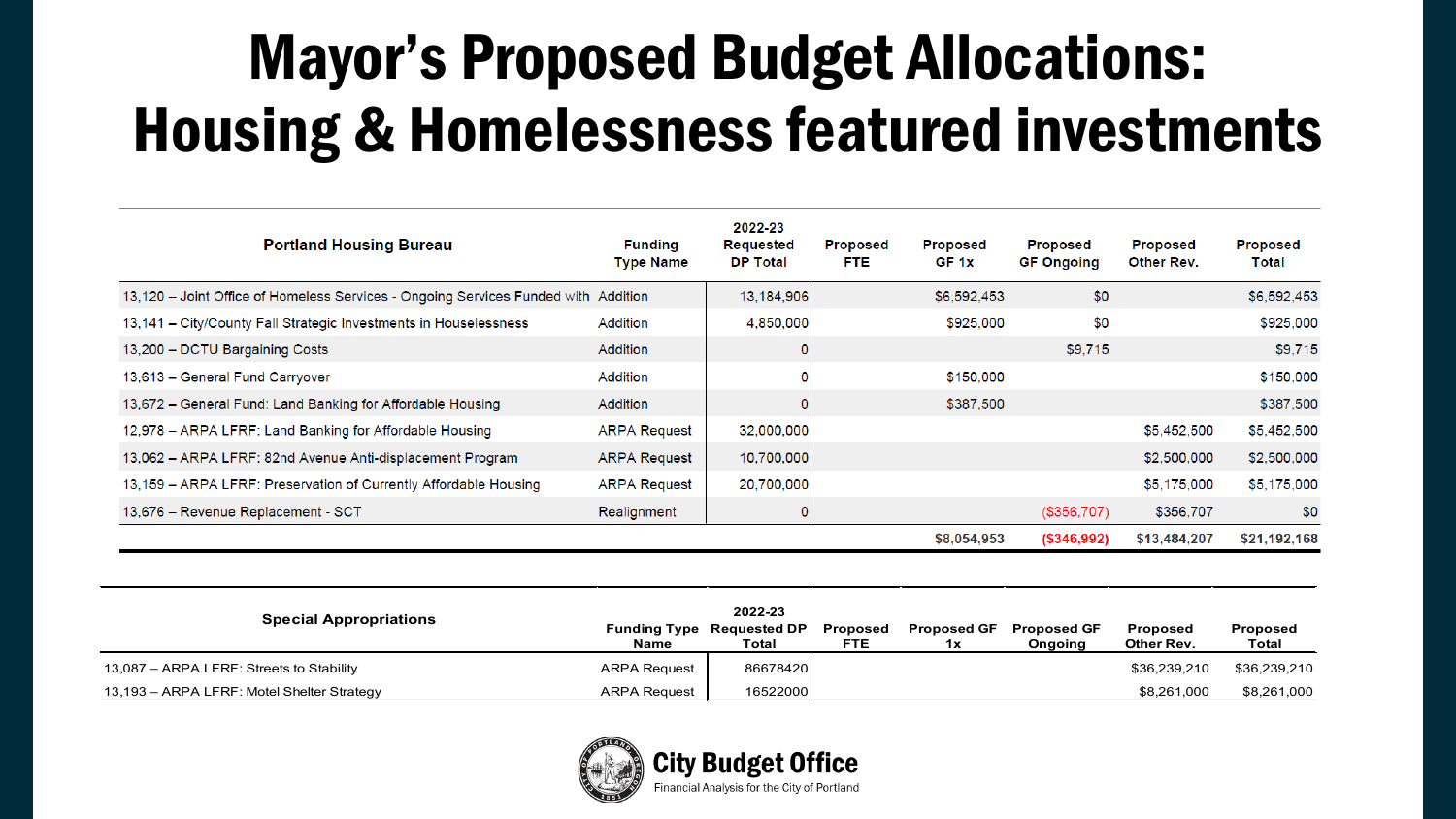Mayor's Proposed additional forecast investments:

Housing & **Homelessness** 

### **Surplus Property Conversion for Affordable Housing**

With additional forecasted one-time resources, the Mayor proposes to add \$575,400 to the Portland Housing Bureau to fund currently available estimated costs to convert and prepare two City surplus properties for affordable housing.

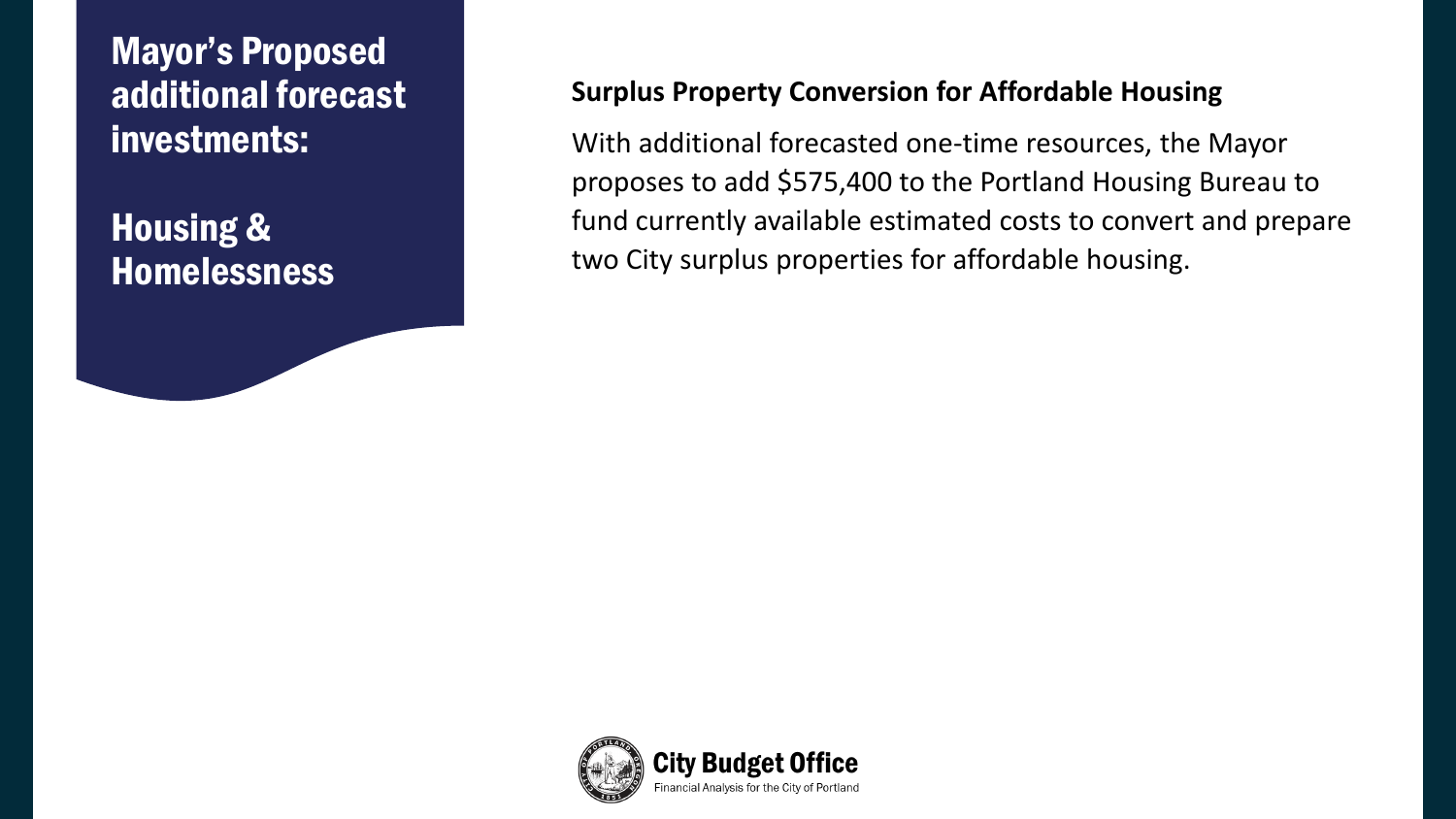# Mayor's Proposed Budget Allocations: Community Safety: Fire & Rescue

|                                                                       | <b>Requested</b> |                               |                   |              |                | <b>Mayor's Proposed</b>       |                |              |  |  |
|-----------------------------------------------------------------------|------------------|-------------------------------|-------------------|--------------|----------------|-------------------------------|----------------|--------------|--|--|
| <b>Portland Fire &amp; Rescue</b>                                     | <b>FTE</b>       | <b>General</b><br><b>Fund</b> | <b>Other Rev.</b> | <b>Total</b> | <b>FTE</b>     | <b>General</b><br><b>Fund</b> | Other Rev.     | <b>Total</b> |  |  |
| ARPA LFRF: PSR Expansion 24/7 (3 of 3)                                | 21.0             | $\overline{0}$                | 5,884,642         | 5,884,642    | 21.0           | $\mathbf 0$                   | 5,884,642      | 5,884,642    |  |  |
| <b>DCTU Bargaining Costs</b>                                          | $\overline{0}$   | $\overline{0}$                | 0                 | U            | $\overline{0}$ | 4,365                         | $\overline{0}$ | 4,365        |  |  |
| <b>EAP Coordinator</b>                                                | 1.0              | 271,770                       | $\overline{0}$    | 271,770      | 1.0            | 135,885                       | $\overline{0}$ | 135,885      |  |  |
| Portland Street Response - Base Program<br><b>Contingency Request</b> | 22.0             | 2,637,682                     | $\mathbf 0$       | 2,637,682    | 22.0           | 2,637,682                     | $\mathbf 0$    | 2,637,682    |  |  |
| Professional Standards - PF&R                                         | 2.0              | 674,146                       | $\overline{0}$    | 674,146      | 2.0            | 674,146                       | $\overline{0}$ | 674,146      |  |  |
| PSR Expansion 24/7 (1 of 3)                                           | 8.0              | 2,227,679                     | $\overline{0}$    | 2,227,679    | 8.0            | 2,227,679                     | $\overline{0}$ | 2,227,679    |  |  |
| PSR Expansion 24/7 (2 of 3)                                           | 5.0              | $\Omega$                      | 740,000           | 740,000      | 5.0            | $\overline{0}$                | 740,000        | 740,000      |  |  |
| PSR Public Relations Campaign Carryover                               | $\Omega$         | $\overline{0}$                | $\overline{0}$    | 0            | $\overline{0}$ | 200,000                       | $\overline{0}$ | 200,000      |  |  |
| <b>Wildland Fire Coordinator</b>                                      | 0                | $\overline{0}$                | 0                 | $\Omega$     | 1.0            | 154,000                       | $\overline{0}$ | 154,000      |  |  |
| <b>Portland Fire &amp; Rescue Total</b>                               | 59.0             | 5811277                       | 6624642           | 12,435,919   | 60.0           | 6033757                       | 6,624,642      | 12,658,399   |  |  |

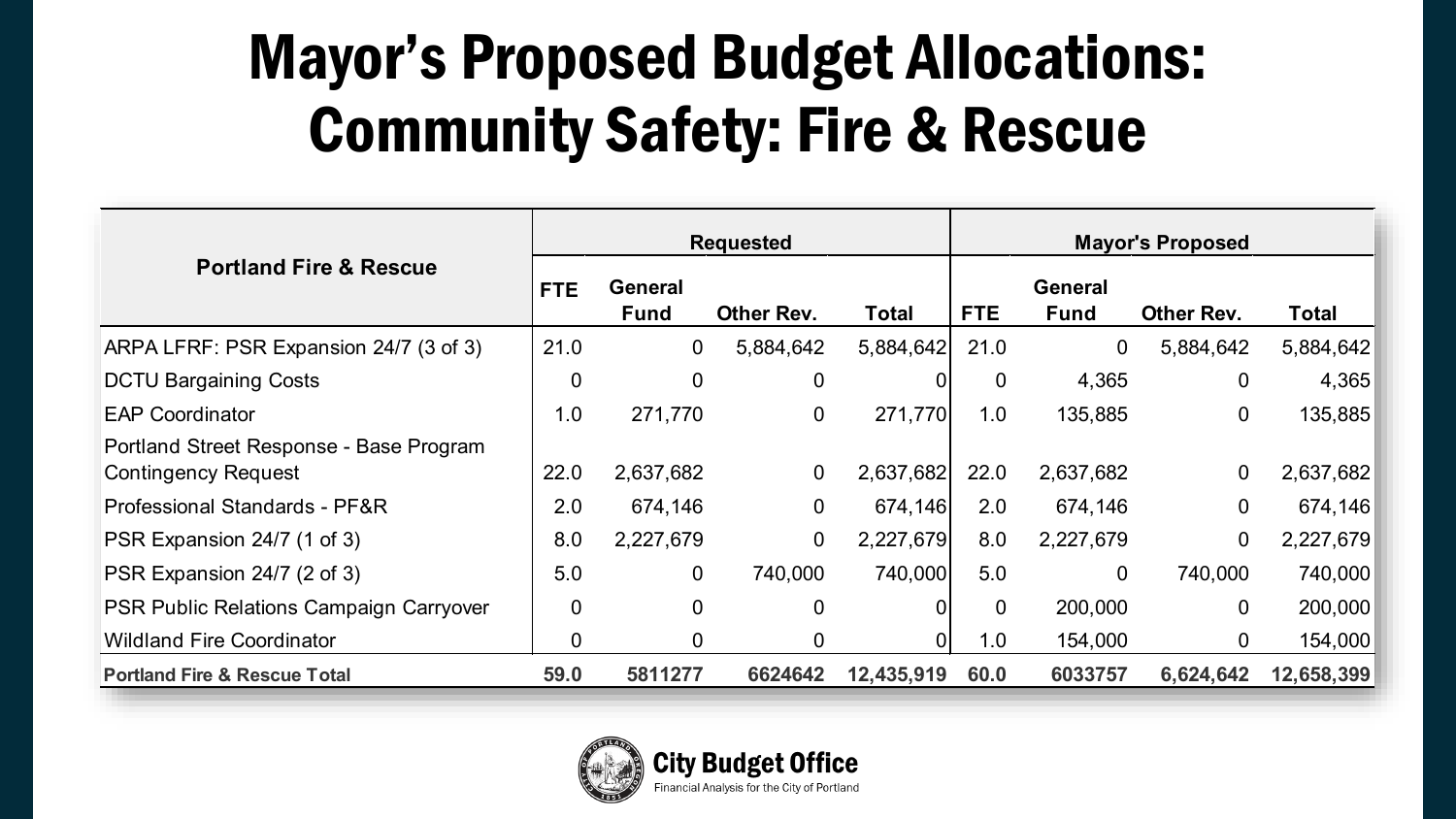## Community Safety

## Portland Police Bureau

|                                                                   | <b>Requested</b> |             |              |              |            | <b>Mayor's Proposed</b> |              |              |  |  |
|-------------------------------------------------------------------|------------------|-------------|--------------|--------------|------------|-------------------------|--------------|--------------|--|--|
| <b>Portland Police Bureau</b>                                     | <b>FTE</b>       | General     |              |              |            | <b>General</b>          |              |              |  |  |
|                                                                   |                  | <b>Fund</b> | Other Rev.   | <b>Total</b> | <b>FTE</b> | <b>Fund</b>             | Other Rev.   | <b>Total</b> |  |  |
| ADA Coordinator - 1.0 Coordinator III FTE                         | 1.0              | $\mathbf 0$ | $\mathbf{0}$ | 0            | 1.0        | $\Omega$                | $\Omega$     | 0            |  |  |
| <b>Background Investigators</b>                                   | 6.0              | 0           | 0            | $\Omega$     | 6.0        | 0                       | 0            | 0            |  |  |
| <b>BHU Clinician Employees</b>                                    | 0                | $\Omega$    | 0            | $\Omega$     | 5.0        | 37,307                  | 0            | 37,307       |  |  |
| Bodyworn Camera Support                                           | 6.0              | $\Omega$    | 0            | $\Omega$     | 6.0        | 0                       | 0            | $\Omega$     |  |  |
| <b>Bureau Wellness</b>                                            | 0                | 915,000     | 0            | 915,000      | 0          | 915,000                 | 0            | 915,000      |  |  |
| Carryover for PS3 Vehicles                                        | 0                | 0           | 0            | 0            | 0          | 192,823                 | 0            | 192,823      |  |  |
| Carryover PPB - DOJ Body Worn Camera                              | 0                | $\Omega$    | 0            | $\Omega$     | 0          | 2,650,000               | 0            | 2,650,000    |  |  |
| Carryover PPB Training Academy                                    | 0                | 0           | 0            | 0            | 0          | 756,000                 | 0            | 756,000      |  |  |
| Communication and Media Support                                   | 0                | $\Omega$    | 0            | $\Omega$     | 1.0        | 0                       | 0            | 0            |  |  |
| <b>Contingency Roll Forward</b>                                   | 0                | 2,632,000   | 0            | 2,632,000    | 0          | 2,632,000               | 0            | 2,632,000    |  |  |
| Convert 3.0 LT Criminalist FTE to Ongoing                         | 3.0              | 0           | 0            | 0            | 3.0        | 0                       | 0            | 0            |  |  |
| <b>DCTU Ongoing Bargained Costs</b>                               | 0                | 0           | 0            | 0            | 0          | 179,953                 | 0            | 179,953      |  |  |
| <b>Digital Forensics Analysts</b>                                 | 5.0              | 0           | 0            | $\Omega$     | 5.0        | 0                       | 0            | 0            |  |  |
| General Fund Revenue Replacement                                  | 0                | 0           | 0            | 0            | 0          | $-4,602,085$            | 4,602,085    | 0            |  |  |
| <b>Investigative Crime Analysts</b>                               | 6.0              | 0           | 0            | $\Omega$     | 6.0        | 0                       | 0            | 0            |  |  |
| Ongoing funding and permanent position<br>authority for 8 LT PS3s | 0                | 0           | 0            | 0            | 8.0        | 692,039                 | $\mathbf{0}$ | 692,039      |  |  |
| Policy Development Team Analyst Conversion<br>to Ongoing          | 1.0              | 0           | 0            | $\Omega$     | 1.0        | 0                       | $\mathbf{0}$ | 0            |  |  |
| PPA Agreement Ongoing Costs                                       | 0                | 0           | 0            | $\Omega$     | 0          | 3,442,725               | 0            | 3,442,725    |  |  |
| <b>Precinct Desk Clerks</b>                                       | 3.0              | 0           | 0            | $\Omega$     | 3.0        | 0                       | 0            | 0            |  |  |
| <b>Strength Programs</b>                                          | $-3.0$           | $-60,000$   | 0            | $-60,000$    | $-3.0$     | $-60,000$               | 0            | $-60,000$    |  |  |
| Support for Multnomah County Body Worn<br>Camera (DA+ Defense)    | 0                | 0           | 0            | O            | 0          | 520,000                 | 0            | 520,000      |  |  |
| Victim Advocate Program                                           | 0                | $\Omega$    | 0            | $\Omega$     | 3.0        | 367,107                 | 0            | 367,107      |  |  |
| <b>Portland Police Bureau Total</b>                               | 28.0             | 3487000     | 0            | 3,487,000    | 45.0       | 7722869                 | 4,602,085    | 12,324,954   |  |  |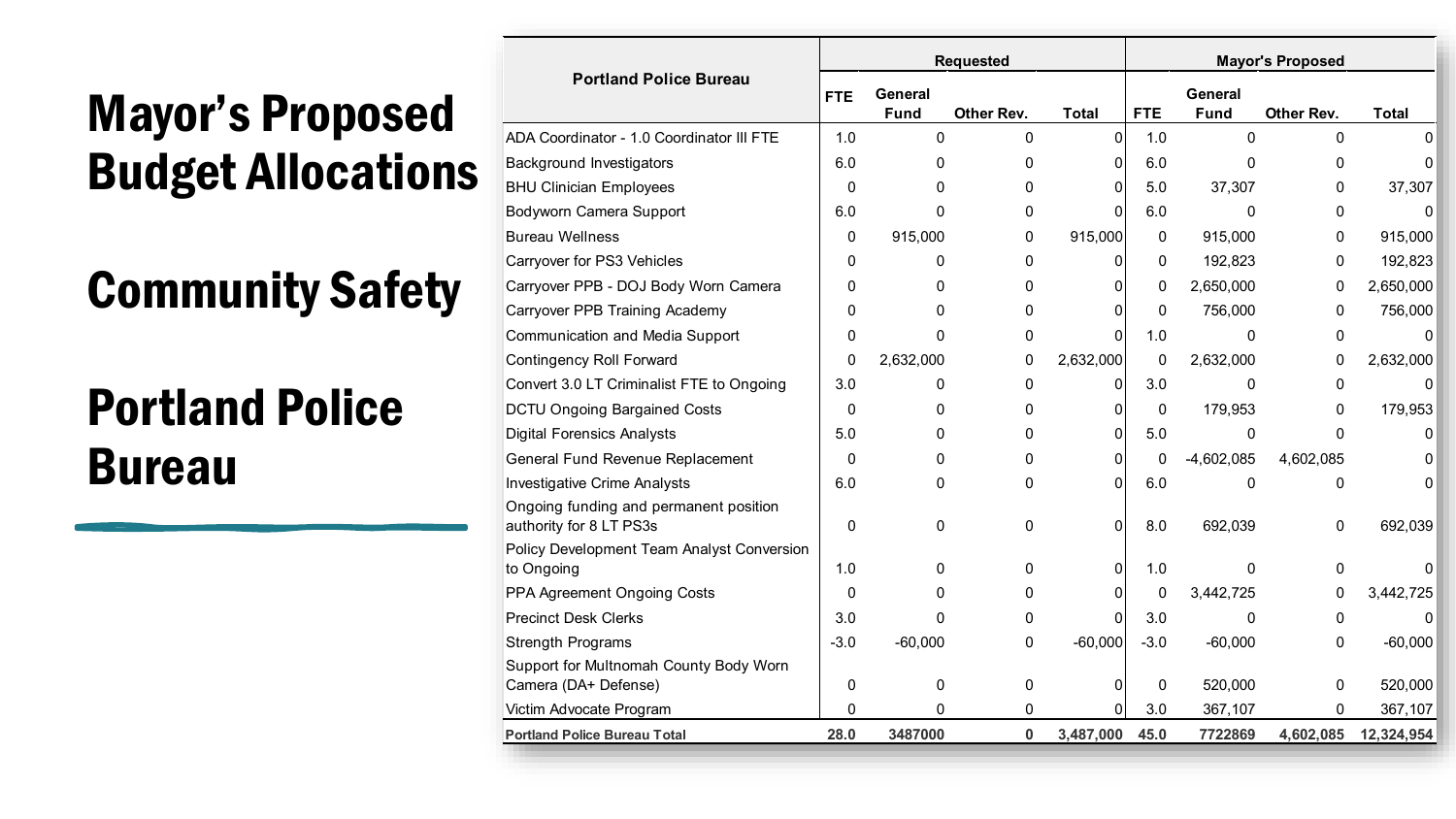# Mayor's Proposed Budget Allocations: Community Safety: Emergency Management

| <b>Portland Bureau of Emergency</b>                  | <b>Requested</b> |                        |                   |           |                | <b>Mayor's Proposed</b>       |                   |           |  |
|------------------------------------------------------|------------------|------------------------|-------------------|-----------|----------------|-------------------------------|-------------------|-----------|--|
| <b>Management</b>                                    | <b>FTE</b>       | General<br><b>Fund</b> | <b>Other Rev.</b> | Total     | <b>FTE</b>     | <b>General</b><br><b>Fund</b> | <b>Other Rev.</b> | Total     |  |
| <b>ARPA LFRF: COAD Coordinator</b>                   | 1.0              | 0                      | 151,954           | 151,954   | 1.0            | $\overline{0}$                | 151,954           | 151,954   |  |
| Carryover: Community Resilience & capacity           |                  |                        |                   |           |                |                               |                   |           |  |
| grant                                                |                  | $\overline{0}$         | 0                 | $\Omega$  | $\overline{0}$ | 300,000                       | $\overline{0}$    | 300,000   |  |
| Carryover: grant match                               |                  | $\overline{0}$         | 0                 |           | $\overline{0}$ | 21,000                        | 29,000            | 50,000    |  |
| <b>Crisis Information Management Software</b>        |                  |                        |                   |           |                |                               |                   |           |  |
| System                                               |                  | 209,995                | 290,005           | 500,000   | $\overline{0}$ | 209,995                       | 290,005           | 500,000   |  |
| <b>DCTU Bargaining Costs</b>                         |                  |                        |                   |           | $\Omega$       | 160                           | $\Omega$          | 160       |  |
| <b>Disability Equity Program</b>                     | 1.0              | 160,621                | 221,819           | 382,440   | $\mathbf 0$    | 80,310                        | 110,910           | 191,220   |  |
| <b>Mitigation Program</b>                            | $\overline{0}$   | 83,998                 | 116,002           | 200,000   | $\mathbf 0$    | 83,998                        | 116,002           | 200,000   |  |
| <b>Shelter Coordinator</b>                           | 1.0              | 150,822                | 208,286           | 359,108   | $\mathbf 0$    | 150,822                       | 208,286           | 359,108   |  |
| <b>Portland Bureau of Emergency Management Total</b> | 3.0              | 605436                 | 988066            | 1,593,502 | 1.0            | 846285                        | 906,157           | 1,752,442 |  |

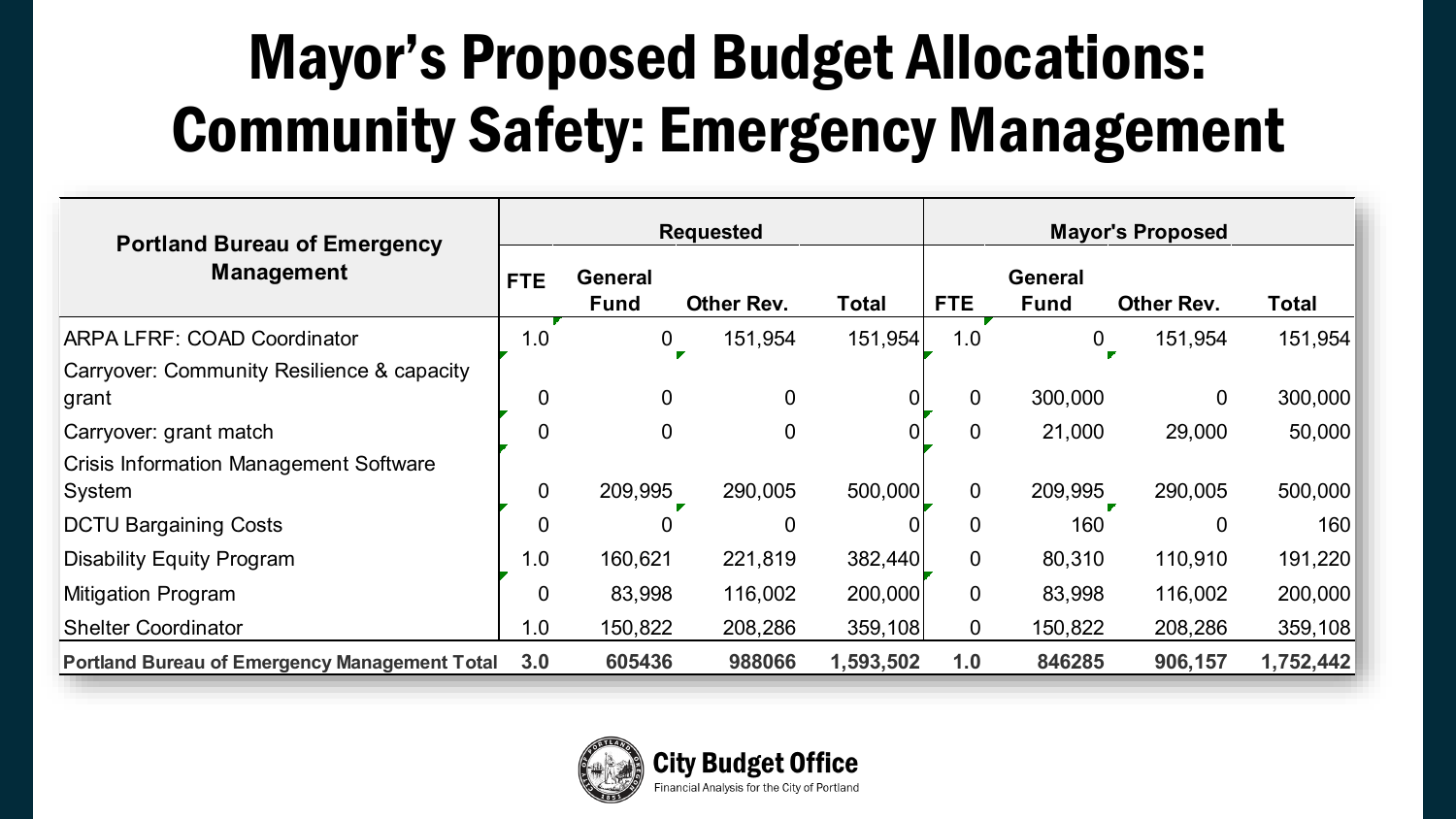# Mayor's Proposed Budget Allocations: Other Community Safety

|                                                 | <b>Requested</b> |                               |                   |              |                | <b>Mayor's Proposed</b>       |                   |              |  |  |
|-------------------------------------------------|------------------|-------------------------------|-------------------|--------------|----------------|-------------------------------|-------------------|--------------|--|--|
| <b>Office of Management &amp; Finance</b>       | <b>FTE</b>       | <b>General</b><br><b>Fund</b> | <b>Other Rev.</b> | <b>Total</b> | <b>FTE</b>     | <b>General</b><br><b>Fund</b> | <b>Other Rev.</b> | <b>Total</b> |  |  |
| CAO - CSD Carryforward Strategic Plan           | $\Omega$         | $\overline{0}$                |                   |              | $\overline{0}$ | 200,000                       | 0                 | 200,000      |  |  |
| <b>CAO - CSD Police Accountability</b>          | 3.0              | 785,763                       |                   | 785,763      | 2.0            | 280,000                       | 0                 | 280,000      |  |  |
| CAO - CSD Strength Program                      | 3.0              | 60,000                        |                   | 60,000       | 3.0            | 60,000                        | $\mathbf 0$       | 60,000       |  |  |
| <b>CSD: Community Strategic Plan</b>            | $\overline{0}$   | $\overline{0}$                |                   |              | $\mathbf 0$    | 200,000                       | $\mathbf 0$       | 200,000      |  |  |
| <b>CSD: Street Services Coordination Center</b> |                  | $\overline{0}$                |                   | 0            | 0              | 1,019,717                     | $\mathbf 0$       | 1,019,717    |  |  |
| Ongoing for LPSCC and PCCEP Positions           |                  | $\overline{0}$                |                   |              | $\overline{0}$ | 300,000                       | $\mathbf 0$       | 300,000      |  |  |

Emergency Communications budget note to retain underspending to support staff

- ▶ Parks: \$1.8M in ARPA resources for continuation and expansion of Parks Rangers
- $\triangleright$  Office of Violence Prevention: \$10.2M in ARPA to support violence prevention over two years; \$1.0 million in 1x GFD to support Gun Violence Reduction competitive process

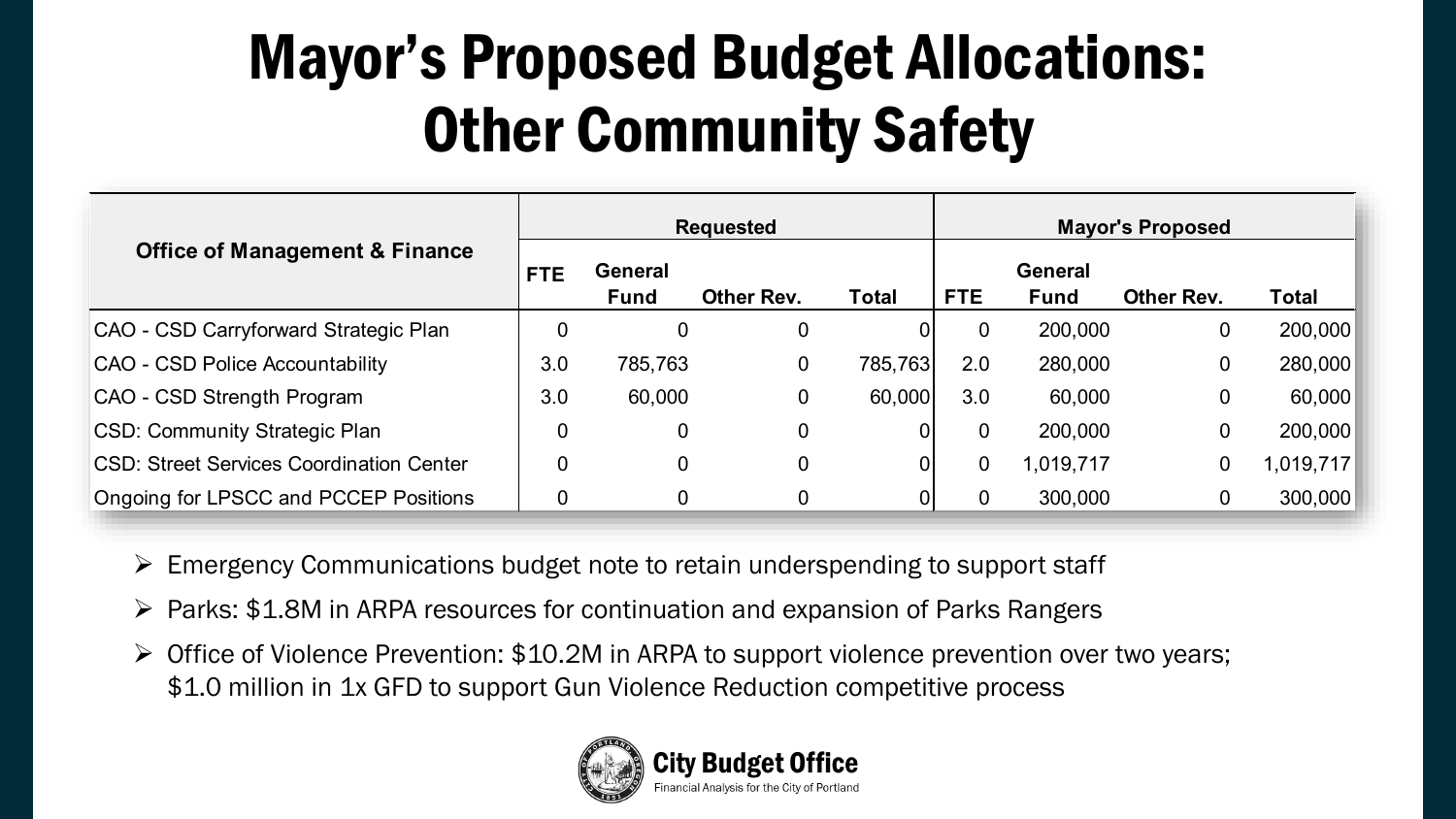### Mayor's Proposed additional forecast investments:

### Community Safety

#### **Portland Police Bureau Investigation Capacity Expansion & Car Theft Pilots**

With additional forecasted one-time resources, the Mayor proposes to add \$1.6 million to address and reduce crime in three high-needs areas: first, to fund targeted officer overtime costs specifically to help with the criminal investigation backlog; second, to fund targeted outreach for reducing car theft by educating Portlanders on the makes and models of most commonly stolen vehicles and providing coupons for car clubs to prevent theft; and third funds for mechanic shops in underserved neighborhoods to provide catalytic converter tagging and identification procedures to prevent theft.

#### **Expansion of the PS3 Program**

With additional forecasted one-time resources, the Mayor proposes to add \$3.9 million and 32.0 limited term FTE to the Portland Police Bureau to expand the Public Safety Support Specialist program. The proposal includes 28 additional PS3 positions, one manager, two supervisors, and an administrative support position. This package, in addition the 8 new ongoing PS3 positions already funded in the Mayor's Proposed Budget, brings the total number of authorized PS3 positions in the Police Bureau to 70.

#### **Expansion of 9-1-1 Operators**

With additional forecasted one-time resources, the Mayor proposes to add \$847,231 and 5.0 new limited term positions over two years within the Bureau of Emergency Communications to address increases in call volume.

#### **Gun Violence Summer Cease-Fire**

With additional forecasted one-time resources, the Mayor proposes to add \$1,000,000 to curb and mitigate gun violence across the city in partnership with existing city programming and communitybased organizations. This funding builds upon a \$1.4 million allocation from the FY 2021-22 Spring

BMP.

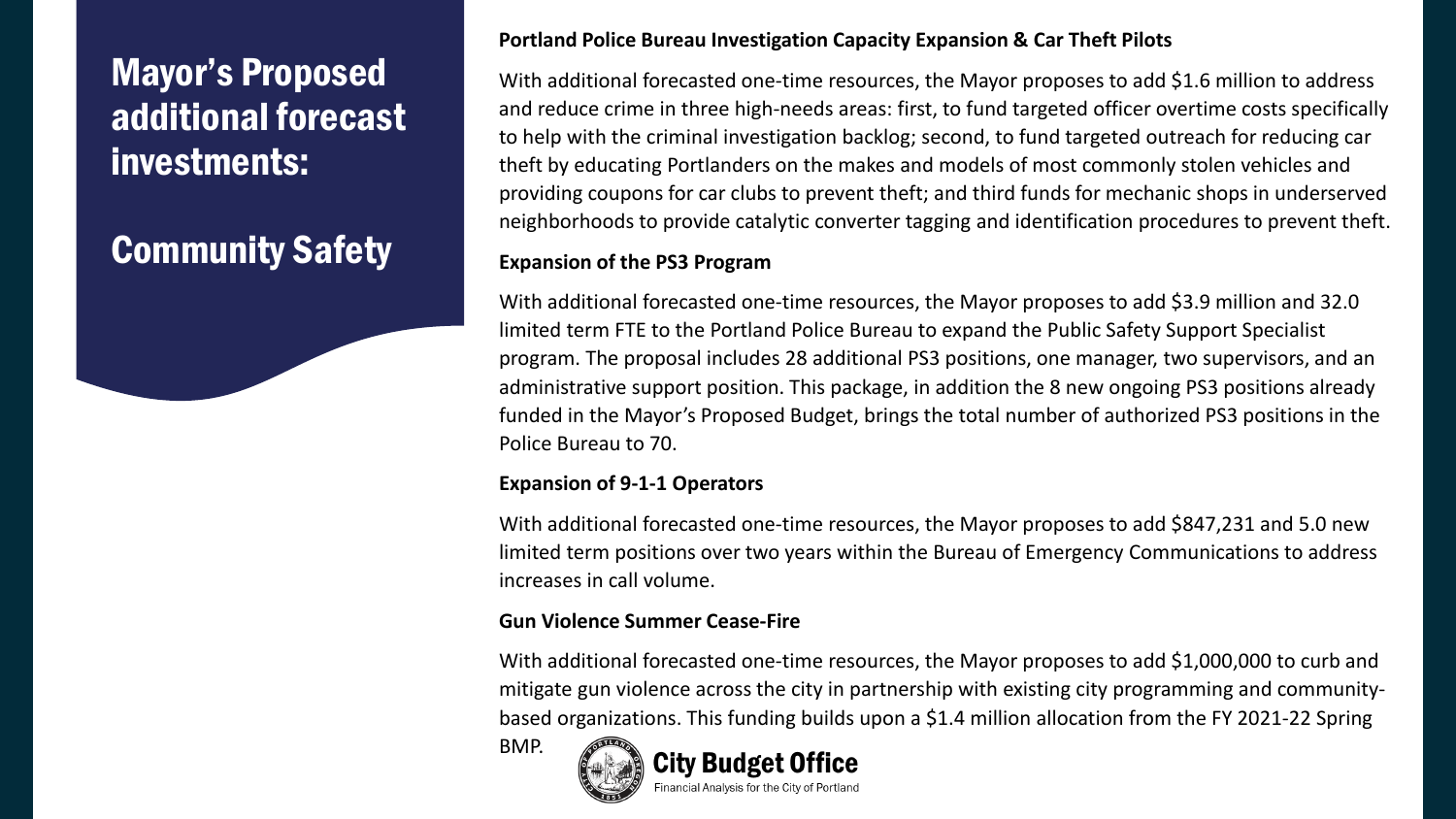# Mayor's Proposed Budget Allocations: Livability

|                                                             | <b>Requested</b> |                               |                   |                |                | <b>Mayor's Proposed</b>       |                |              |  |  |
|-------------------------------------------------------------|------------------|-------------------------------|-------------------|----------------|----------------|-------------------------------|----------------|--------------|--|--|
| <b>Office of Community and Civic Life</b>                   | <b>FTE</b>       | <b>General</b><br><b>Fund</b> | <b>Other Rev.</b> | <b>Total</b>   | <b>FTE</b>     | <b>General</b><br><b>Fund</b> | Other Rev.     | <b>Total</b> |  |  |
| <b>Cannabis Emergency Relief Funds</b>                      | $\overline{0}$   | $\mathbf{0}$                  | 500,000           | 500,000        | $\mathbf 0$    | 151,151                       | 305,750        | 456,901      |  |  |
| Carryover: 2-year Strategic Planning                        | $\overline{0}$   | $\Omega$                      | 0                 | $\Omega$       | $\mathbf 0$    | 648,459                       | $\mathbf 0$    | 648,459      |  |  |
| Carryover: Community Engagement for<br><b>Director Hire</b> | $\Omega$         | $\mathbf 0$                   | $\Omega$          | 0              | $\overline{0}$ | 30,000                        | $\overline{0}$ | 30,000       |  |  |
| Carryover: EPCO Move Costs                                  | 0                | 0                             | 0                 | 0              | $\overline{0}$ | 137,450                       | $\mathbf 0$    | 137,450      |  |  |
| Carryover: Graffiti Program Funding                         | $\overline{0}$   | 0                             | $\Omega$          | $\overline{0}$ | $\mathbf 0$    | 1,271,808                     | 0              | 1,271,808    |  |  |
| Carryover: Neighborhood Small Grants                        | $\overline{0}$   | 250,000                       | $\overline{0}$    | 250,000        | $\overline{0}$ | 250,000                       | $\mathbf 0$    | 250,000      |  |  |
| Carryover: Reimagine Oregon                                 | ∩                |                               | 0                 |                | $\overline{0}$ | $\mathbf 0$                   | 3,857,000      | 3,857,000    |  |  |
| <b>DCTU Bargaining Costs</b>                                | $\overline{0}$   |                               | $\mathbf 0$       | 0              | $\mathbf 0$    | 2,874                         | $\mathbf{0}$   | 2,874        |  |  |
| Graffiti one-time carryover plus OSSII                      | 1.0              | 1,139,072                     | $\overline{0}$    | 1,139,072      | 1.0            | 889,072                       | $\mathbf 0$    | 889,072      |  |  |
| Restoration of 5% cut to Neighborhood<br>Coalitions         | $\mathbf 0$      | 123,336                       | $\mathbf 0$       | 123,336        | $\mathbf 0$    | 123,336                       | $\mathbf 0$    | 123,336      |  |  |
| Welcoming week funds                                        | $\Omega$         | 20,777                        | $\overline{0}$    | 20,777         | $\mathbf 0$    | 20,777                        | 0              | 20,777       |  |  |
| <b>Office of Community and Civic Life Total</b>             | 1.0              | 1533185                       | 500000            | 2,033,185      | 1.0            | 3524927                       | 4, 162, 750    | 7,687,677    |  |  |

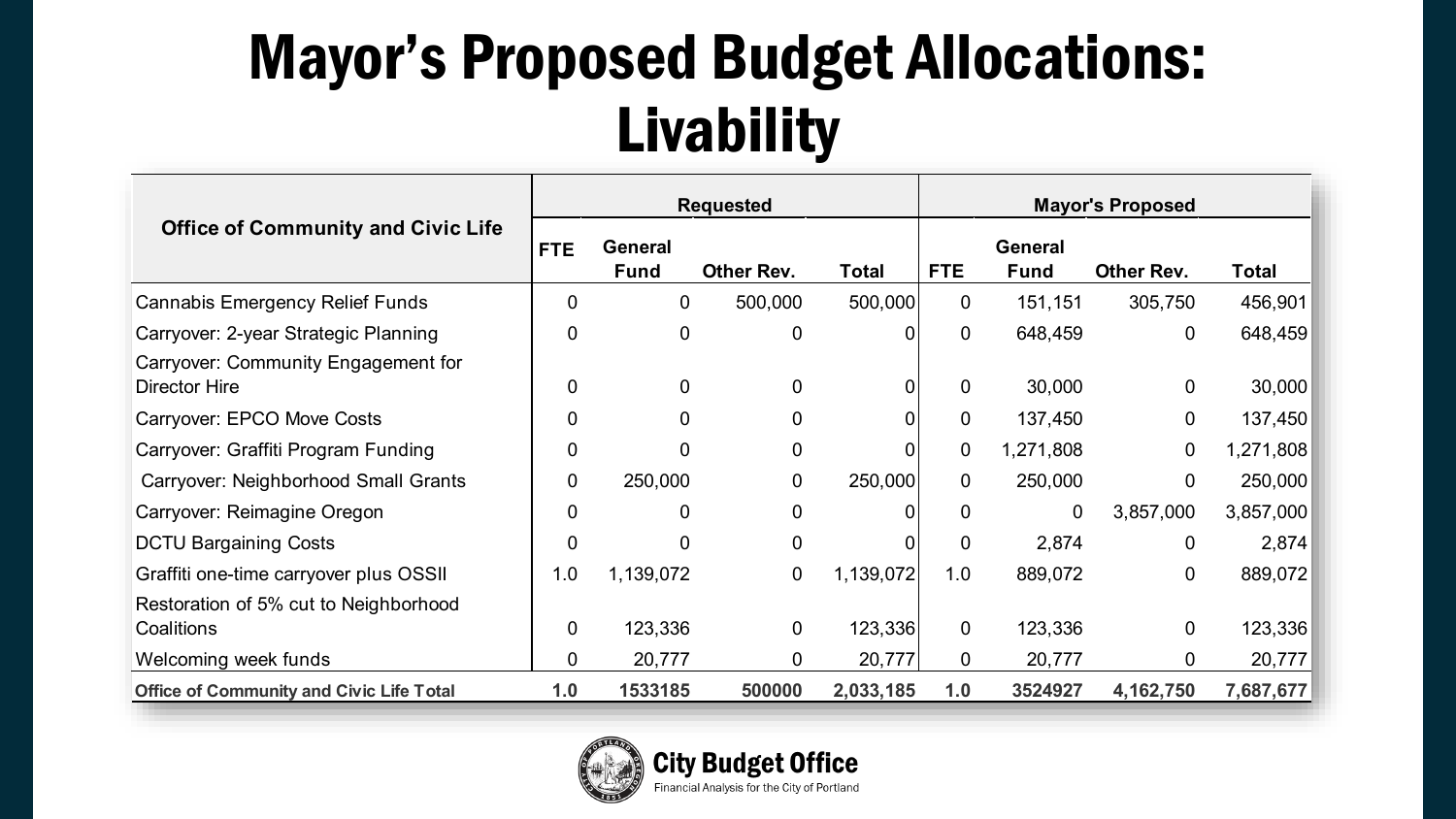## Economic Recovery

## Prosper Portland

|                                                                                    |            |                        | <b>Requested</b> |              |            | <b>Mayor's Proposed</b> |            |              |  |  |
|------------------------------------------------------------------------------------|------------|------------------------|------------------|--------------|------------|-------------------------|------------|--------------|--|--|
| <b>Prosper Portland</b>                                                            | <b>FTE</b> | General<br><b>Fund</b> | Other Rev.       | <b>Total</b> | <b>FTE</b> | General<br><b>Fund</b>  | Other Rev. | <b>Total</b> |  |  |
| ARPA LFRF: Commercial Activations and Re-                                          |            |                        |                  |              |            |                         |            |              |  |  |
| tenanting                                                                          | $\pmb{0}$  | 0                      | 4,500,000        | 4,500,000    | 0          | 0                       | 2,250,000  | 2,250,000    |  |  |
| <b>ARPA LFRF: Small Business Stabilization</b>                                     |            |                        |                  |              |            |                         |            |              |  |  |
| Grants - Eviction Prevention and Operating                                         |            |                        |                  |              |            |                         |            |              |  |  |
| Support                                                                            | $\pmb{0}$  | $\mathbf 0$            | 10,000,000       | 10,000,000   | 0          | 0                       | 4,000,000  | 4,000,000    |  |  |
| <b>ARPA LFRF: Venture Portland Business</b><br><b>District Support</b>             | 0          | 0                      | 1,778,002        | 1,778,002    | 0          | 0                       | 1,778,002  | 1,778,002    |  |  |
| <b>ARPA LFRF: Workforce</b>                                                        | 0          | 0                      | 4,599,000        | 4,599,000    | 0          | $\mathbf{0}$            | 3,000,000  | 3,000,000    |  |  |
| Carryover: Childcare Relief                                                        | 0          | 0                      | $\mathbf{0}$     | $\Omega$     | 0          | 100,000                 | 0          | 100,000      |  |  |
|                                                                                    |            |                        |                  |              | $\Omega$   | 183,000                 |            |              |  |  |
| Carryover: Equitable Development                                                   | 0          | 0                      | 0                | 0            |            |                         | 0          | 183,000      |  |  |
| Carryover: Future of Central City                                                  | 0          | 0                      | 0                | 0            | $\Omega$   | 150,000                 | 0          | 150,000      |  |  |
| Carryover: Inclusive Economic Development                                          | 0          | 0                      | $\mathbf{0}$     | 0            | 0          | 525,000                 | 0          | 525,000      |  |  |
| Carryover: Neighborhood District                                                   | 0          | $\mathbf{0}$           | 0                | $\Omega$     | $\Omega$   | 150,000                 | 0          | 150,000      |  |  |
| <b>IBRN Cannabis Business Advisor</b>                                              | 0          | $\mathbf{0}$           | 131,450          | 131,450      | $\Omega$   | 0                       | 131,450    | 131,450      |  |  |
| <b>IBRN Capital Access Advisor</b>                                                 | 0          | 131,450                | 0                | 131,450      | 0          | 131,450                 | 0          | 131,450      |  |  |
| <b>IBRN Digital Marketing Support Services</b>                                     | 0          | 0                      | 186,450          | 186,450      | 0          | 0                       | 372,900    | 372,900      |  |  |
| <b>IBRN Professional Services A la Carte Pool</b>                                  | 0          | 0                      | 186,450          | 186,450      | 0          | 0                       | 372,900    | 372,900      |  |  |
| Neighborhood Prosperity Network and Old<br>Town Chinatown-Maintain Current Service |            |                        |                  |              |            |                         |            |              |  |  |
| Levels                                                                             | 0          | 435,000                | 0                | 435,000      | 0          | 435,000                 | 0          | 435,000      |  |  |
| Portland Film Office - Maintain Current Service<br>Level                           | 0          | 71,000                 | 0                | 71,000       | 0          | 71,000                  | 0          | 71,000       |  |  |
| Proposed: Establish Events Office                                                  | 0          | $\mathbf{0}$           | 0                | $\Omega$     | 0          | 1,500,000               | 0          | 1,500,000    |  |  |
| <b>Scaling BIPOC Technology Businesses</b>                                         | 0          | 246,450                | 0                | 246,450      | 0          | 246,450                 | 0          | 246,450      |  |  |
| <b>Prosper Portland Total</b>                                                      | 0          | 883900                 | 21381352         | 22,265,252   | 0          | 3491900                 | 11,905,252 | 15,397,152   |  |  |
|                                                                                    |            |                        |                  |              |            |                         |            |              |  |  |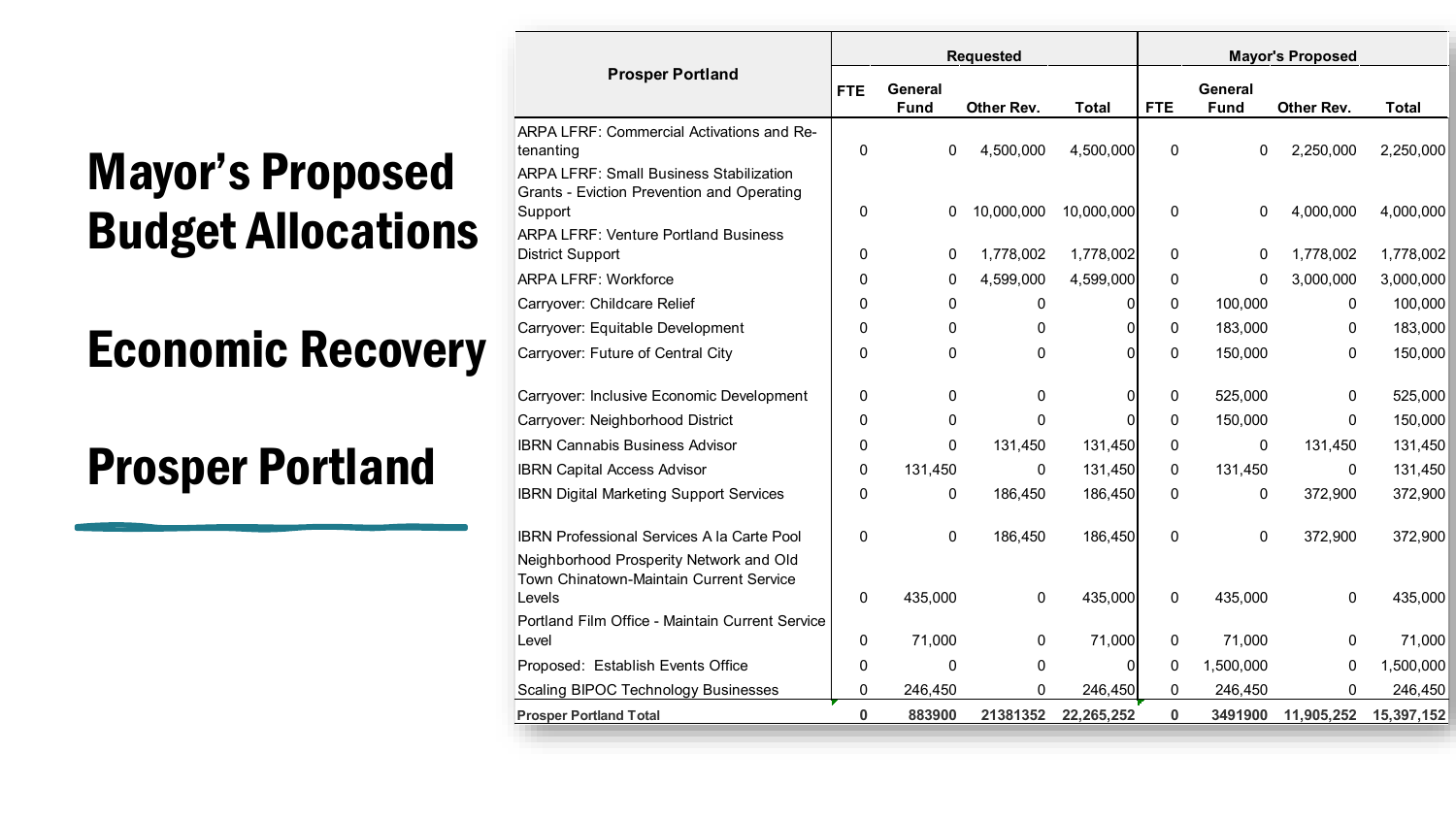## Economic Recovery

## Other Bureaus

|                                                                            | <b>Requested</b> |                        |              |           |              | <b>Mayor's Proposed</b> |              |           |  |  |
|----------------------------------------------------------------------------|------------------|------------------------|--------------|-----------|--------------|-------------------------|--------------|-----------|--|--|
| <b>Special Appropriations</b>                                              | <b>FTE</b>       | General<br><b>Fund</b> | Other Rev.   | Total     | <b>FTE</b>   | General<br><b>Fund</b>  | Other Rev.   | Total     |  |  |
| <b>ARPA LFRF: Human Access Project River</b><br>Accessible Burnside Bridge | 0                | $\mathbf{0}$           | $\Omega$     |           | $\Omega$     | $\Omega$                | 300,000      | 300,000   |  |  |
| ARPA LFRF: Old Town Reactivation by<br><b>Environmental Design</b>         | $\Omega$         | $\Omega$               | $\mathbf{0}$ |           | $\Omega$     | $\Omega$                | 500,000      | 500,000   |  |  |
| <b>Central East Side Business Retention</b>                                | 0                | 0                      | 0            |           | 0            | 100,000                 | 0            | 100,000   |  |  |
| <b>Cultural Grants to Five Organizations</b>                               | 0                | 0                      | $\Omega$     |           | $\Omega$     | 500,000                 | $\mathbf{0}$ | 500,000   |  |  |
| Downtown Marketing Initiative                                              | 0                | $\Omega$               | $\Omega$     |           | $\Omega$     | 250,000                 | 0            | 250,000   |  |  |
| Increase for Portland5 contract                                            | 0                | 0                      | 0            | 0         | $\Omega$     | 6,455                   | $\mathbf{0}$ | 6,455     |  |  |
| SA Arlene Schnitzer Hall Sewer Connection                                  | 0                | 700,000                | 0            | 700,000   | $\mathbf{0}$ | 700,000                 | 0            | 700,000   |  |  |
| SA Multi-Bureau Permit Improvement Proj                                    | 4.0              | 1,376,843              | $\mathbf{0}$ | 1,376,843 | 4.0          | 1,376,843               | 0            | 1,376,843 |  |  |
| Support for BIPOCQ Chambers                                                | 0                | 0                      | 0            |           | $\Omega$     | 700,000                 | 0            | 700,000   |  |  |
| Tenant Recruitment in Old Town                                             | 0                | 0                      | 0            |           | 0            | 35,000                  | 0            | 35,000    |  |  |

| <b>Portland Bureau of Transportation</b>       | <b>Requested</b> |                        |   |                   |              | <b>Mayor's Proposed</b> |                        |  |                   |              |
|------------------------------------------------|------------------|------------------------|---|-------------------|--------------|-------------------------|------------------------|--|-------------------|--------------|
|                                                | <b>FTE</b>       | General<br><b>Fund</b> |   | <b>Other Rev.</b> | <b>Total</b> | <b>FTE</b>              | General<br><b>Fund</b> |  | <b>Other Rev.</b> | <b>Total</b> |
| <b>ARPA LFRF: Healthy Business Program</b>     |                  |                        | 0 | 5,125,000         | 5,125,000    |                         |                        |  | 5.125.000         | 5,125,000    |
| <b>ARPA LFRF: Support for Small Businesses</b> |                  |                        |   | 950,000           | 950,000      | 0                       |                        |  | 475.000           | 475,000      |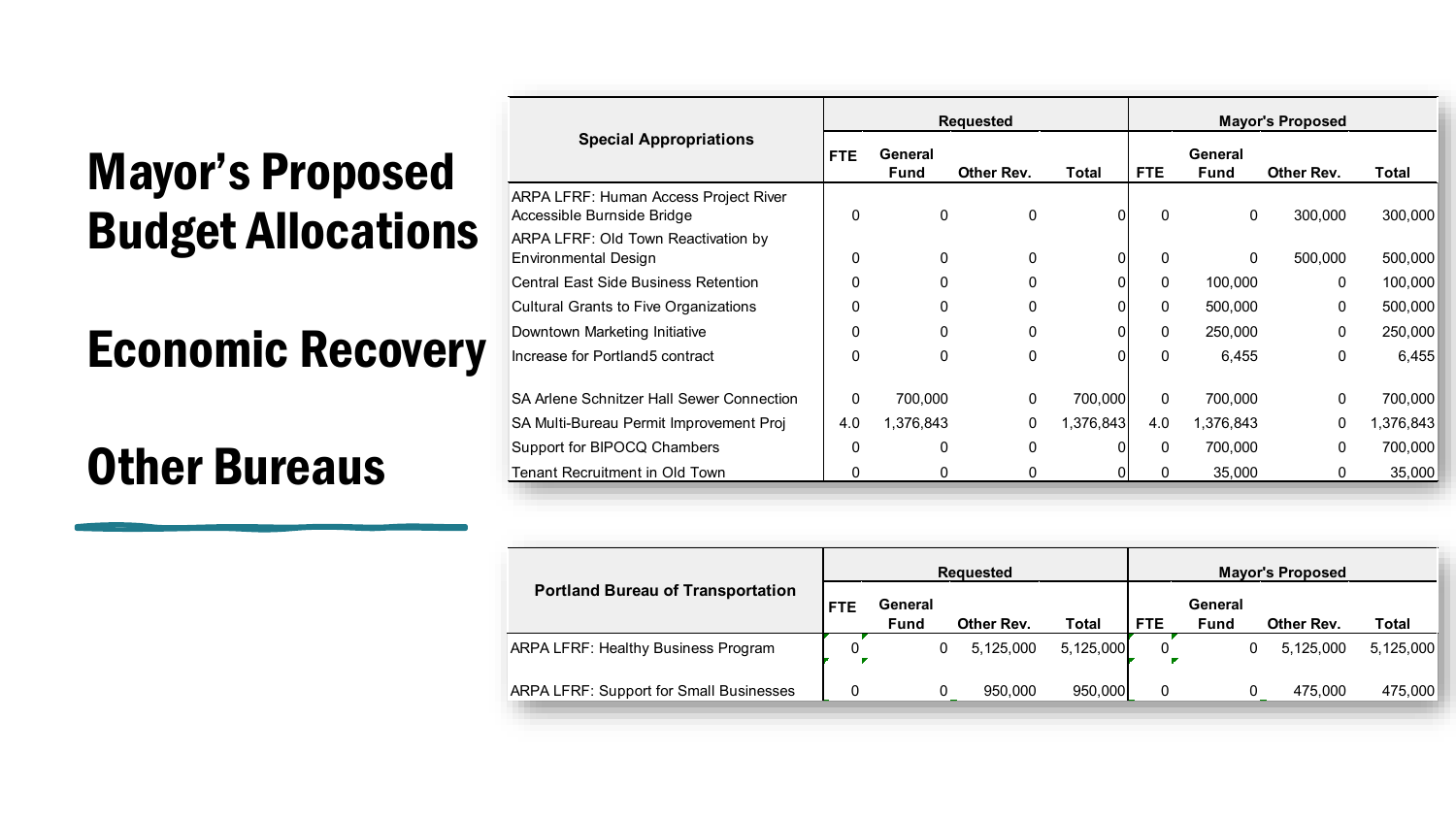### Mayor's Proposed additional forecast investments:

### Economic Recovery

#### **Portland Recovery Marketing**

With additional forecasted one-time resources, the Mayor proposes to add \$750,000 to Prosper Portland to Increase capacity for city-wide marketing focused on generating additional foot traffic to locally owned small businesses.

#### **Study to Expand My People's Market**

With additional forecasted one-time resources, the Mayor proposes to add \$250,000 to Prosper Portland to fund a study to examine opportunities for a long-term brick and mortar downtown location for My People's Market.

#### **Arts Position**

With additional forecasted one-time resources, the Mayor proposes to add \$165,000 and 1.0 limited term FTE to evaluate city's long-term art and culture programs and policies.

#### **P5 Artists / Performers Rate Support**

With additional forecasted one-time resources, the Mayor proposes to add \$350,000 to support major art and culture institutions which drive cultural and economic recovery. Specifically, this allocation is focused on rental rates recovery to resident companies and non-profits.

#### **Mt. Tabor Reservoir Study**

With additional forecasted one-time resources, the Mayor proposes to add \$250,000 for a third party study to evaluate the integrity of the Mt. Tabor Reservoir infrastructure and identify opportunities for future use.

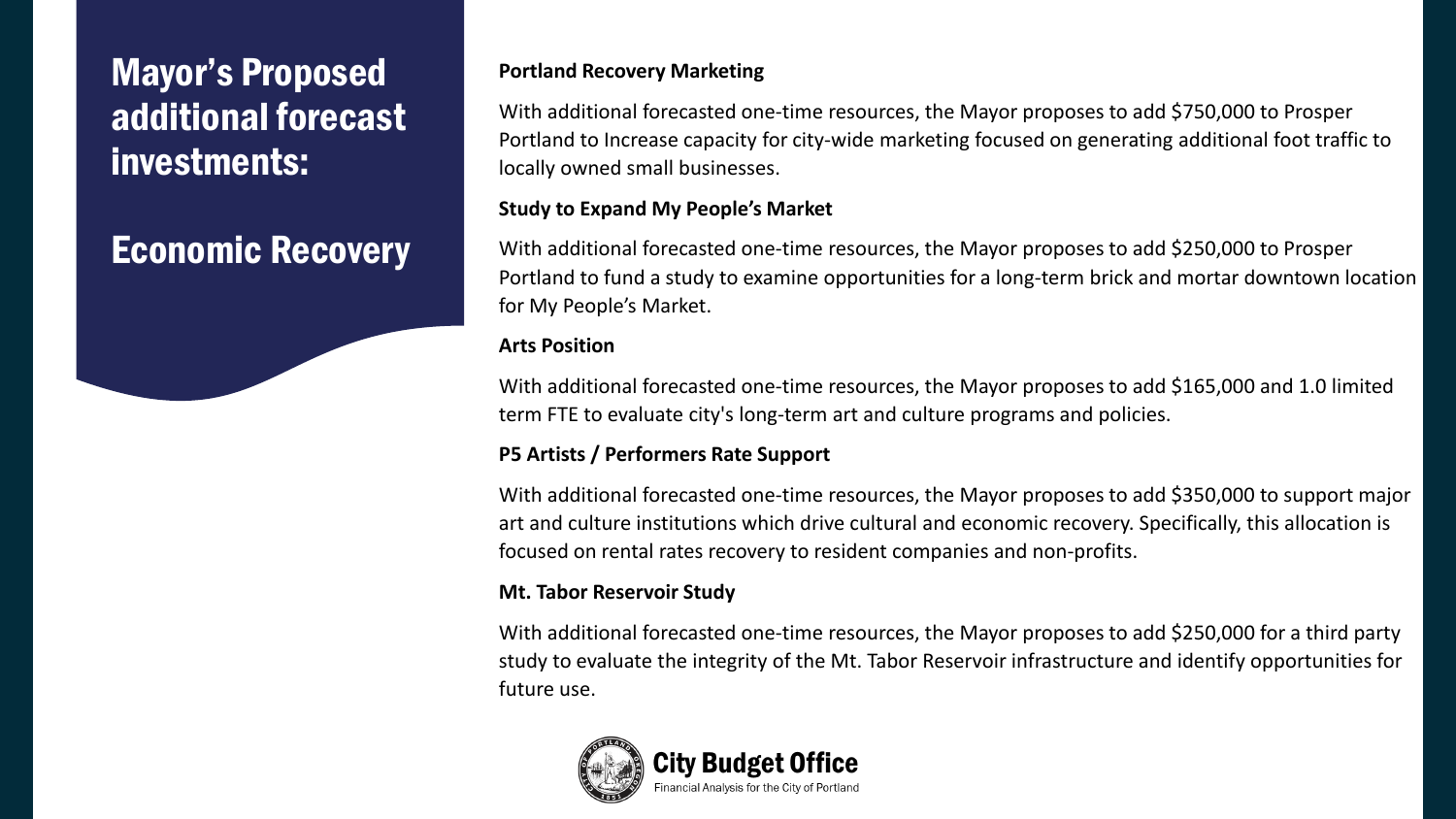# Mayor's Proposed Budget Allocations: Equity Lens

| <b>Requested</b>                                                   |                |                               |                   |                | <b>Mayor's Proposed</b> |                               |                         |              |  |
|--------------------------------------------------------------------|----------------|-------------------------------|-------------------|----------------|-------------------------|-------------------------------|-------------------------|--------------|--|
| <b>Office of Equity &amp; Human Rights</b>                         | <b>FTE</b>     | <b>General</b><br><b>Fund</b> | Other Rev.        | <b>Total</b>   | <b>FTE</b>              | <b>General</b><br><b>Fund</b> | Other Rev.              | <b>Total</b> |  |
| <b>CAAN</b>                                                        | $\Omega$       | $\overline{0}$                | $\mathbf{0}$      | $\overline{0}$ | $\overline{0}$          | 42,000                        | $\overline{0}$          | 42,000       |  |
| Carryover: Citywide Anti-White Supremacy<br>Training               | $\mathbf 0$    | 3,990                         | 5,510             | 9,500          | $\mathbf 0$             | 3,990                         | 5,510                   | 9,500        |  |
| Carryover: DEEP Leadership Development<br>Program                  | $\overline{0}$ | $\mathbf 0$                   | $\overline{0}$    | $\mathbf 0$    | $\mathbf 0$             | 37,799                        | 52,201                  | 90,000       |  |
| Carryover: LGBTQIA+ Equity and Black<br><b>Reparations Study</b>   | $\mathbf 0$    | $\mathbf 0$                   | $\mathbf 0$       | 0              | $\mathbf 0$             | 96,597                        | 133,403                 | 230,000      |  |
| Carryover: Partial support for Disability<br>Program Consultant DP | $\mathbf 0$    | $\mathbf 0$                   | $\mathbf 0$       | $\mathbf 0$    | $\mathbf 0$             | 29,399                        | 40,601                  | 70,000       |  |
| Disability Program Consultant for Self-<br>Evaluation              | $\mathbf 0$    | 146,997                       | 203,003           | 350,000        | $\mathbf 0$             | 117,598                       | 162,402                 | 280,000      |  |
| Title VI and ADA Title II investigator                             | 1.0            | 57,140                        | 78,908            | 136,048        | 1.0                     | 57,140                        | 78,908                  | 136,048      |  |
|                                                                    |                |                               | <b>Requested</b>  |                |                         |                               | <b>Mayor's Proposed</b> |              |  |
| <b>Bureau of Development Services</b>                              | <b>FTE</b>     | <b>General</b><br><b>Fund</b> | <b>Other Rev.</b> | <b>Total</b>   | <b>FTE</b>              | <b>General</b><br><b>Fund</b> | <b>Other Rev.</b>       | <b>Total</b> |  |
| <b>Expand Permitting Support for BIPOC</b><br>Portlanders          | 1.0            | 124,378                       | $\overline{0}$    | 124,378        | 1.0                     | 124,378                       | 0                       | 124,378      |  |

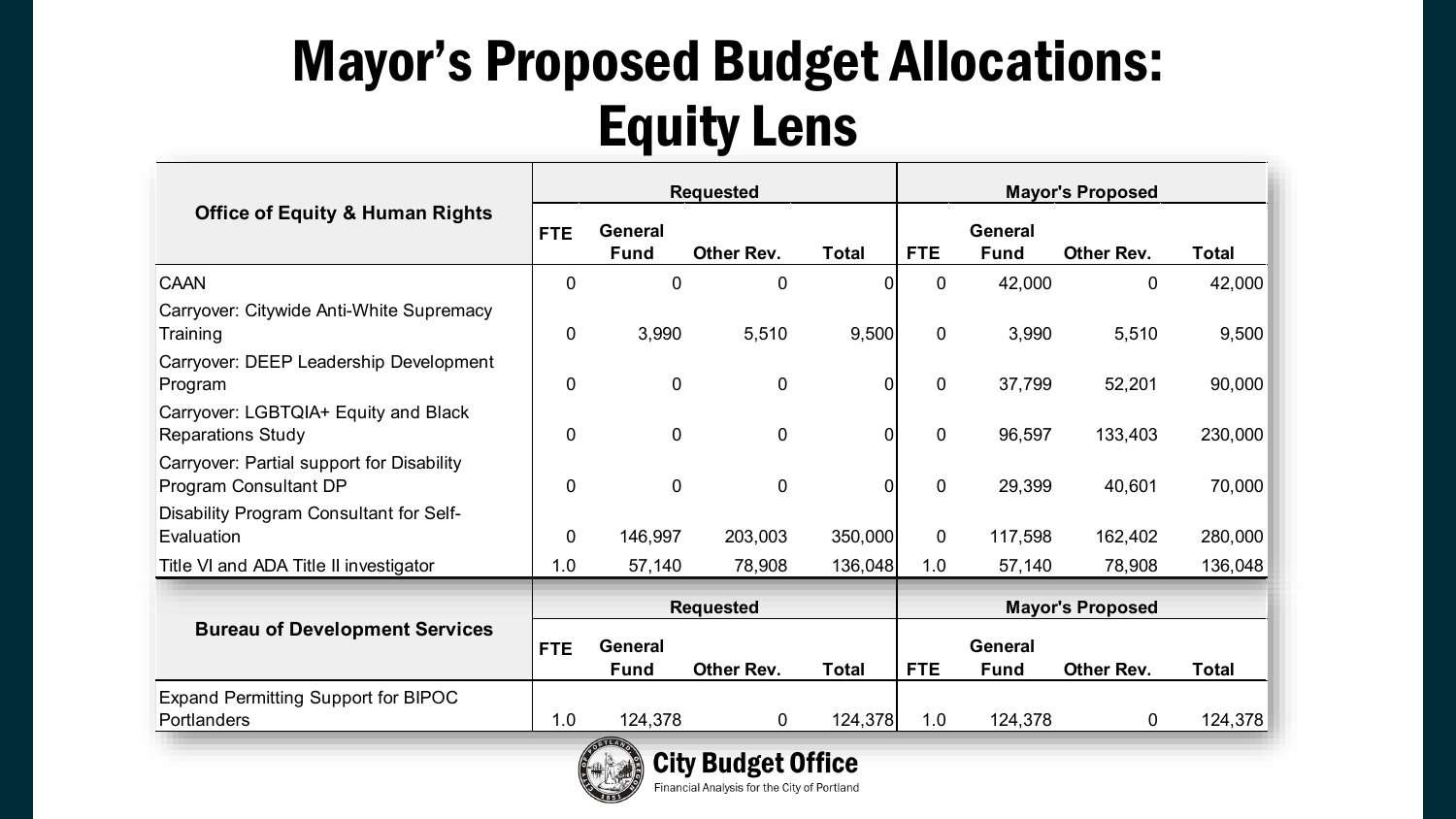### Mayor's Proposed additional forecast investments:

### **Equity**

#### **Indigenous People's Waterfront Legacy Project**

With additional forecasted one-time resources, the Mayor proposes to add \$300,000 to Special Appropriations to fund a study to develop a waterfront legacy project for indigenous people. The study will seek to identify land adjacent to the Willamette or Columbia River to dedicate to the project.

#### **Equity Office Support for Performance and Accountability**

With additional forecasted one-time resources, the Mayor proposes to add \$450,000 and 3.0 limited duration employees to the Office of Equity and Human Rights to establish performance and accountability systems for city policies and programs targeting equity.

#### **East Portland Investment Strategy**

With additional forecasted one-time resources, the Mayor proposes to add \$1.2 million to Prosper Portland to address the rising economic and housing costs that lead to gentrification for underserved populations. This initiative funds a two-year commitment and will provide a broad strategy to ensure inclusive housing and economic opportunities as the area grows and changes.

#### **Albina Vision Trust**

With additional forecasted one-time resources, the Mayor proposes to add \$1,000,000 to the Albina Vision Trust for master plan development and land banking for future development.

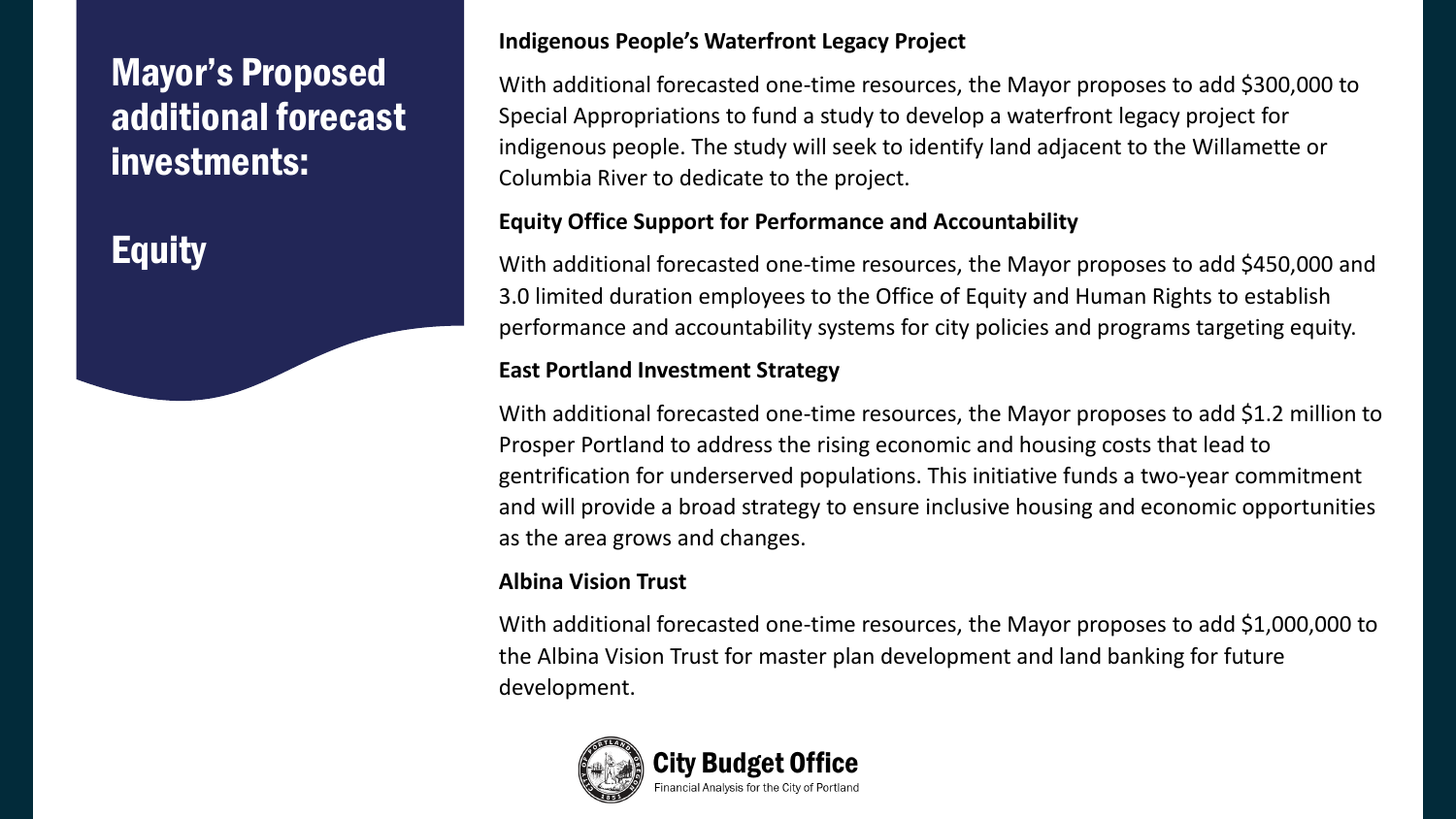# Mayor's Proposed Budget Allocations: Climate Action Lens

|                                                |            |                        | <b>Requested</b> |          | <b>Mayor's Proposed</b> |                               |            |              |  |
|------------------------------------------------|------------|------------------------|------------------|----------|-------------------------|-------------------------------|------------|--------------|--|
| <b>Bureau of Planning &amp; Sustainability</b> | <b>FTE</b> | General<br><b>Fund</b> | Other Rev.       | Total    | <b>FTE</b>              | <b>General</b><br><b>Fund</b> | Other Rev. | <b>Total</b> |  |
| Carryover: Clean Industry Hub                  | 0          | 0                      | $\mathbf 0$      | 0        | 0                       | 503,000                       | 0          | 503,000      |  |
| <b>Carryover: Climate Resilience</b>           | 3.0        | 955,000                | 0                | 955,000  | 1.0                     | 276,680                       | 0          | 276,680      |  |
| <b>Clean Air Protection Program</b>            | 4.0        | ,230,138               | 0                | ,230,138 | 1.0                     | 250,000                       | 0          | 250,000      |  |
| <b>Climate Emergency</b>                       | 2.0        | 721,000                | 0                | 721,000  | 2.0                     | 463,600                       | 0          | 463,600      |  |
| <b>PCEF Staffing Capacity Add</b>              | 1.0        | $\boldsymbol{0}$       | 191,808          | 191,808  | 1.0                     |                               | 191,808    | 191,808      |  |

| <b>Portland Parks &amp; Recreation</b>   |  | <b>Requested</b>       |                   |              |  | <b>Mayor's Proposed</b>       |                   |              |  |
|------------------------------------------|--|------------------------|-------------------|--------------|--|-------------------------------|-------------------|--------------|--|
|                                          |  | General<br><b>Fund</b> | <b>Other Rev.</b> | <b>Total</b> |  | <b>General</b><br><b>Fund</b> | <b>Other Rev.</b> | <b>Total</b> |  |
| AD 06 Energy Savings Perf Contract Pt II |  | 2,500,000              |                   | 2,500,000    |  | 1,000,000                     |                   | 1,000,000    |  |

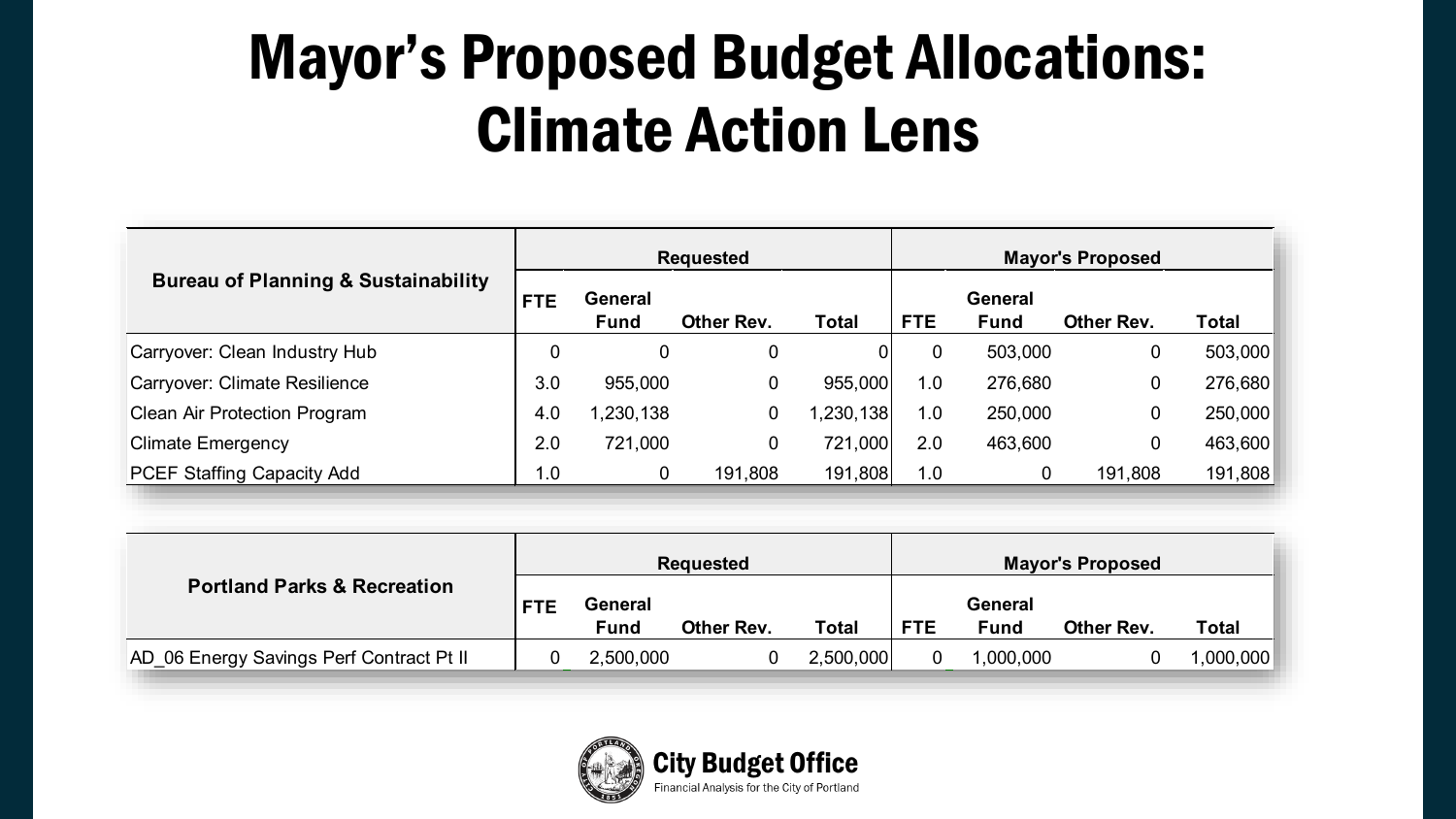### Mayor's Proposed additional forecast investments:

### Climate Action

### **Climate Sustainability Officer Support for Performance and Accountability**

With additional forecasted one-time resources, the Mayor proposes to add \$450,000 and 3.0 limited duration employees to the Bureau of Planning and Sustainability to augment the work of the Chief Sustainability Officer and establish performance and accountability systems for the City's climate action and sustainability plans.

### **Fully Fund Climate Emergency and Resiliency Packages**

With additional forecasted one-time resources, the Mayor proposes to add \$935,720 to the Bureau of Planning and Sustainability to fully fund the bureau's requested packages to address climate emergency and climate resiliency needs.

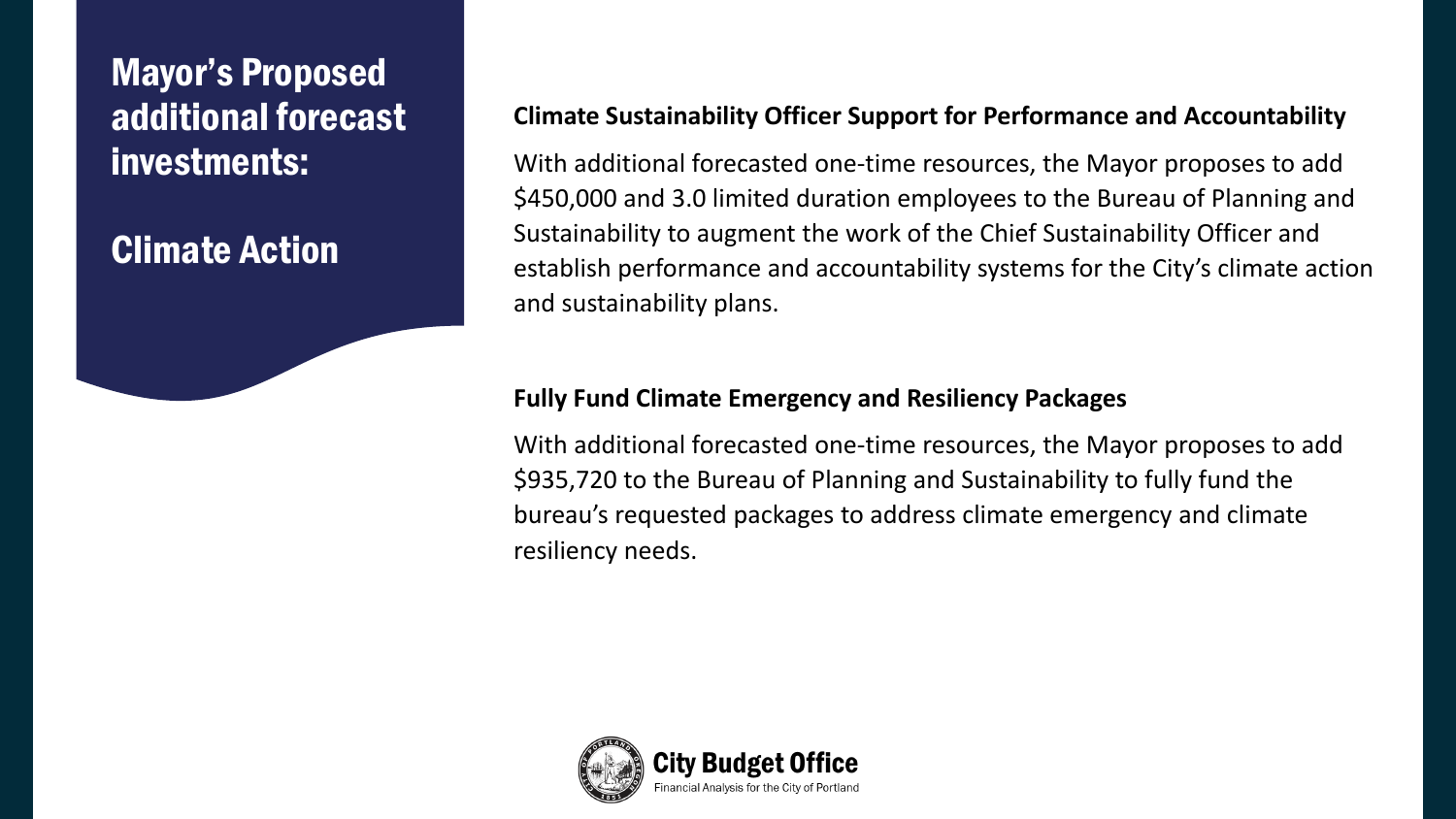## High Performing Government Lens

- $\triangleright$  Investments in improved data systems and governance through Smart Cities and Technology **Services**
- $\triangleright$  Supports Budget Office "innovation team" focused on data-informed process improvement and enhanced citywide performance management
- $\triangleright$  Investments in internal services including recruitment and procurement
- $\triangleright$  Supports zoning code work and permitting improvement task force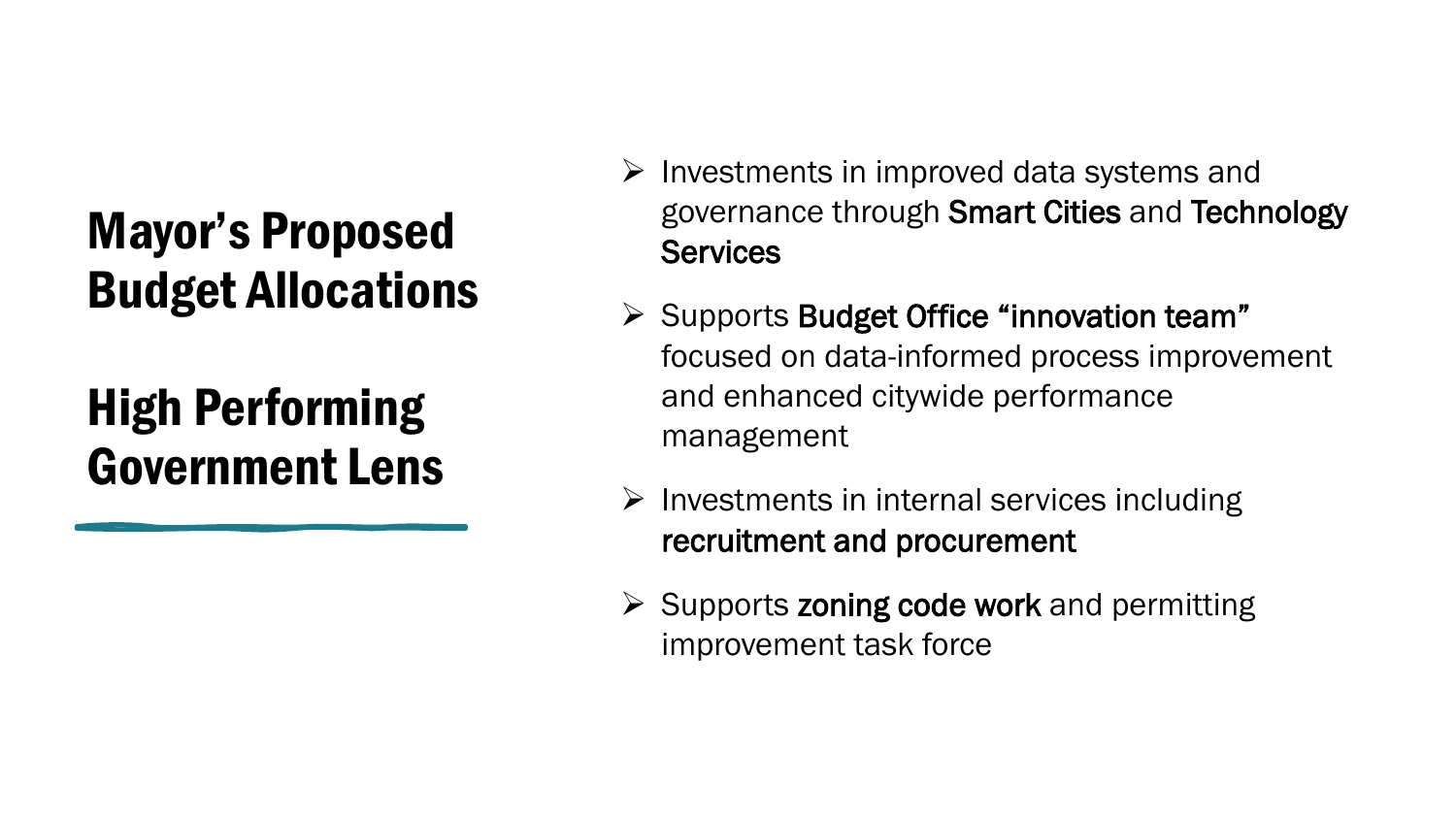### Mayor's Proposed additional forecast investments:

### High Performance Government

### **Smart Cities Community Safety Dashboarding Pilot**

With additional forecasted one-time resources, the Mayor proposes to add \$1.2 million over two years and 3.0 limited term positions to produce a new, publicly available community safety dashboard and further build and refine the City's data sharing abilities. The proposal will create a consolidated website that presents Portland's community safety data in a frequently updated and visually understandable form. Initially, the proposal will focus on emergency communications workload and call answering times, police and fire emergency response times, Portland street response data, 3-1-1 call workload, and homicides and livability crimes. The design of the dashboard will be informed by community partners involved in public safety oversight, similar to the partnership with the Smart City PDX [Community Leads](https://www.smartcitypdx.com/news/introducing-community-leads-cohort) on the development of the ARPA data dashboard.

### **Organizational Improvement Contingency**

With additional forecasted one-time resources, the Mayor proposes to add \$800,000 to expand the capacity for coordination of strategic planning processes within the divisions of the Office of Management and Finance.

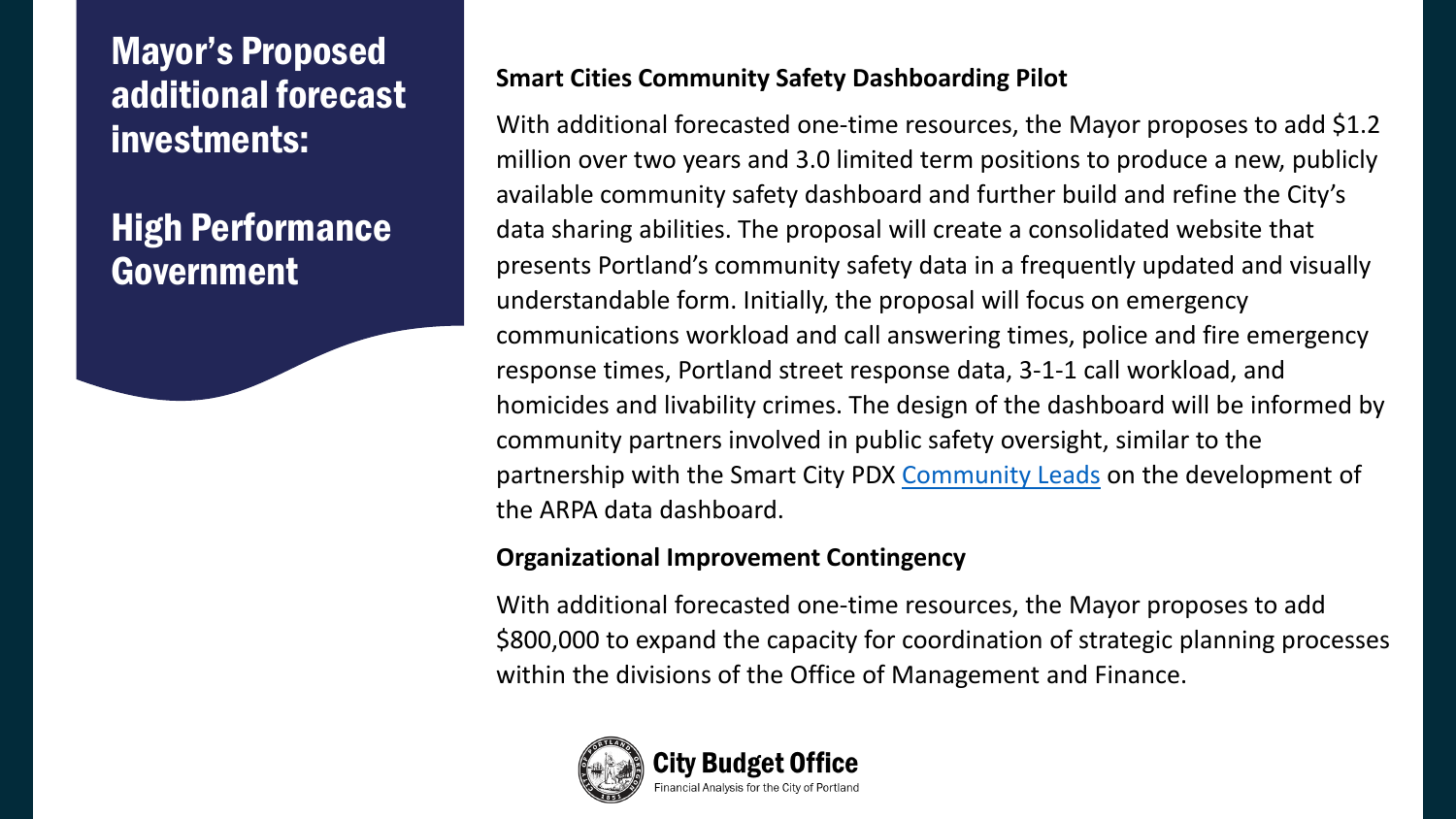Capital Set Aside

| <b>Bureau</b> | <b>Project Title</b>                                         | <b>Benefit</b><br>Cost<br>Ratio | <b>General Fund</b><br>Request | Included in<br>Mayor's<br>Proposed |
|---------------|--------------------------------------------------------------|---------------------------------|--------------------------------|------------------------------------|
| <b>Parks</b>  | <b>Energy Savings Performance</b><br>Contract (Phase II)     | 13.0                            | \$2,500,000                    | \$1,000,000                        |
| <b>PBOT</b>   | Signal Rebuild: N Rosa Parks &<br>Greeley                    | 4.9                             | \$500,000                      | \$500,000                          |
| <b>PBOT</b>   | Critical ADA Funding: Sidewalks &<br><b>Signal Crossings</b> | 3.4                             | \$800,000                      | \$800,000                          |
| <b>PBOT</b>   | Signal Rebuild: SE Foster & 110th                            | 3.4                             | \$600,000                      | \$600,000                          |
| Parks         | <b>Piers Park ADA</b>                                        | 2.6                             | \$5,000,000                    | \$0                                |
| <b>PBOT</b>   | Signal Rebuild: SE 52nd &<br>Woodstock                       | 2.1                             | \$650,000                      | \$650,000                          |
| <b>PBOT</b>   | Landslide Stabilization: SW Upper<br>Hall & College          | 1.5                             | \$1,200,000                    | \$0                                |
| <b>PBOT</b>   | Signal Rebuild: SW Broadway &<br><b>Jefferson</b>            | 1.4                             | \$1,500,000                    | \$1,500,000                        |
| <b>PBOT</b>   | Bridge Completion: 42nd Avenue                               | 1.4                             | \$1,100,000                    | \$1,100,000                        |
| <b>PBOT</b>   | <b>Street Paving SE Division</b>                             | 1.2                             | \$4,664,000                    | \$0                                |
| <b>OMF</b>    | Install Genetec Enterprise                                   | $N/A*$                          | \$2,060,000                    | \$1,650,000                        |
| <b>PBOT</b>   | <b>ADA-Compliant Corners</b>                                 | $N/A**$                         | \$1,600,000                    | \$1,600,000                        |
| <b>OMF</b>    | <b>DAM Facilities Justice Center</b><br>Electrical Bus***    | $N/A*$                          | \$5,500,000                    | \$5,500,000                        |
| <b>OMF</b>    | <b>City Hall Security Improvements</b>                       | Ineligible                      | \$2,200,000                    | \$0                                |
| <b>OMF</b>    | DAM Fleet Knott Parking Lot Security<br>Improvement          | Ineligible                      | \$200,000                      | \$0                                |
| Total         |                                                              |                                 | \$30,074,000                   | \$14,900,000                       |

\*OMF packages submitted a BCA ratio, but upon CBO's review, the score was replaced with a qualitative description of the benefits and costs of the project as the score did not capture the true benefit and costs of the projec.t

\*\*BCA is not required funding for the ADA Compliant Corner Agreement is part of the City agreement with PBOT to support compliance with the CREEC Settlement.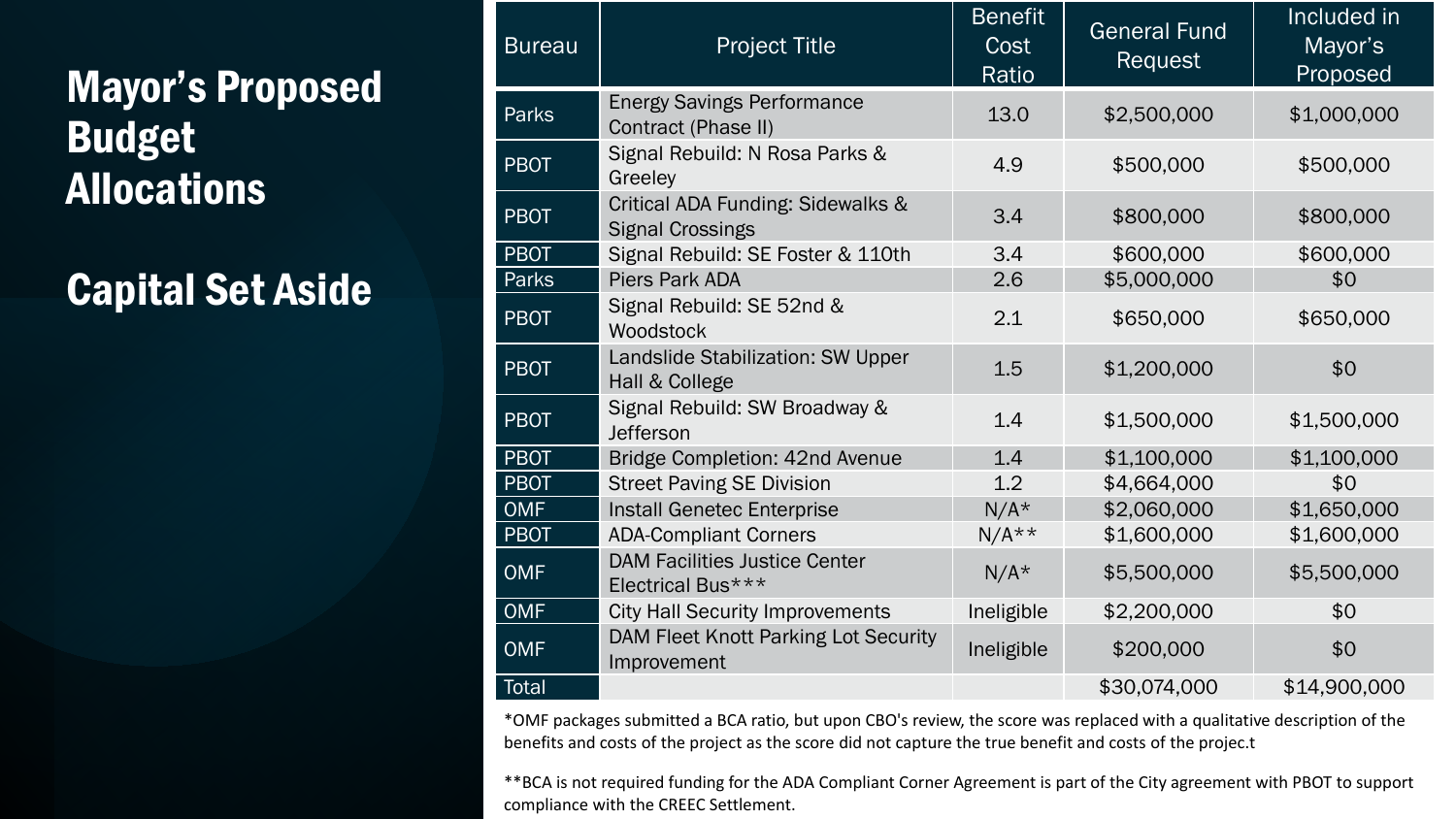### Mayor's Proposed additional forecast investments:

### Infrastructure & Development

### **Mt. Scott Community Center Roof Replacement & O'Bryant Square\***

With additional forecasted one-time resources, the Mayor proposes to add \$9.2 million to Portland Parks and Recreation to fully fund needed repairs at the Mt. Scott Community Center and to fund progress in the redevelopment of O'Bryant Square.

#### **Broadway Corridor Demo\*\***

With additional forecasted one-time resources, the Mayor proposes to add \$2.5 million to fund demolition of the current Broadway Corridor for site prep for an affordable housing project.

### **SE Division Paving**

With additional forecasted one-time resources, the Mayor proposes to add \$4.7 million to repave SE Division while TriMet does roadway work for the bus transit project. The project will address current erosion and maintenance issues to mitigate long term costs, and this shovel-ready project will be completed by TriMet contractor.

\*Has not been reviewed for eligibility but roof replacement is likely eligible

\*\*Is ineligible for Capital Set Aside

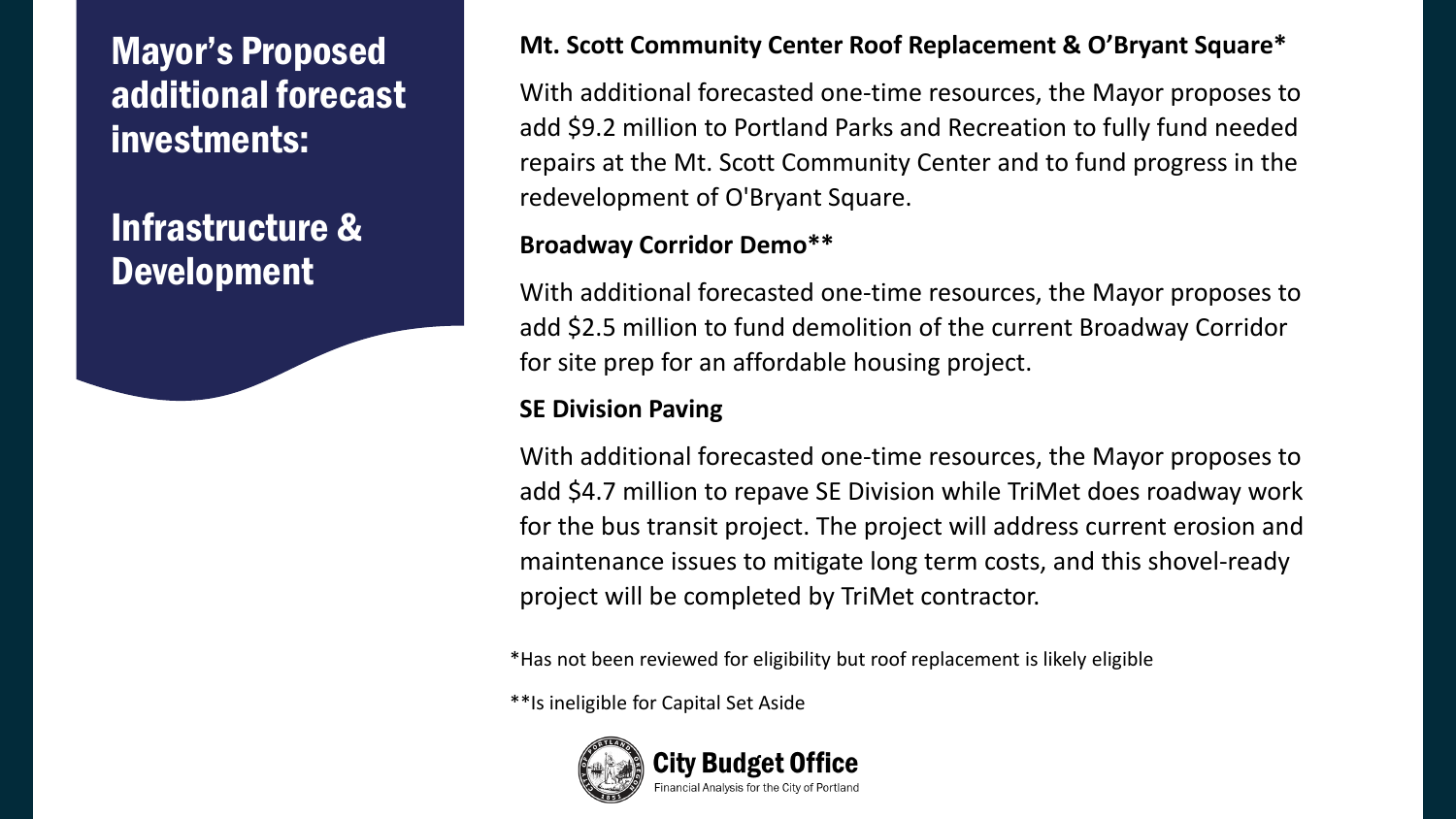# Budget Note Discussion

## *Refer to Separate Handout*

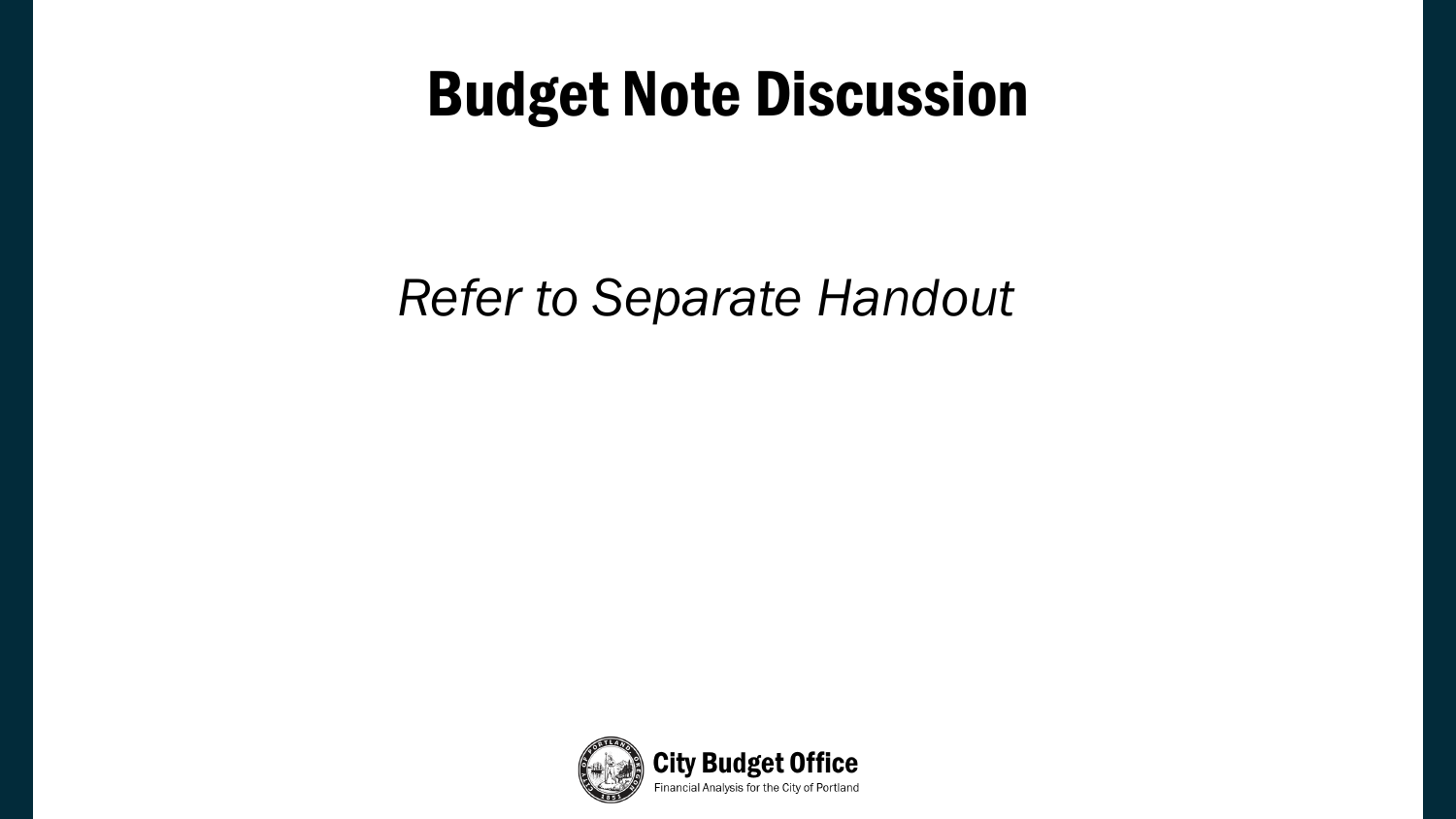# Changes from the Proposed to the Approved



There are no changes between the Proposed Budget and what has been filed for the Approved Budget

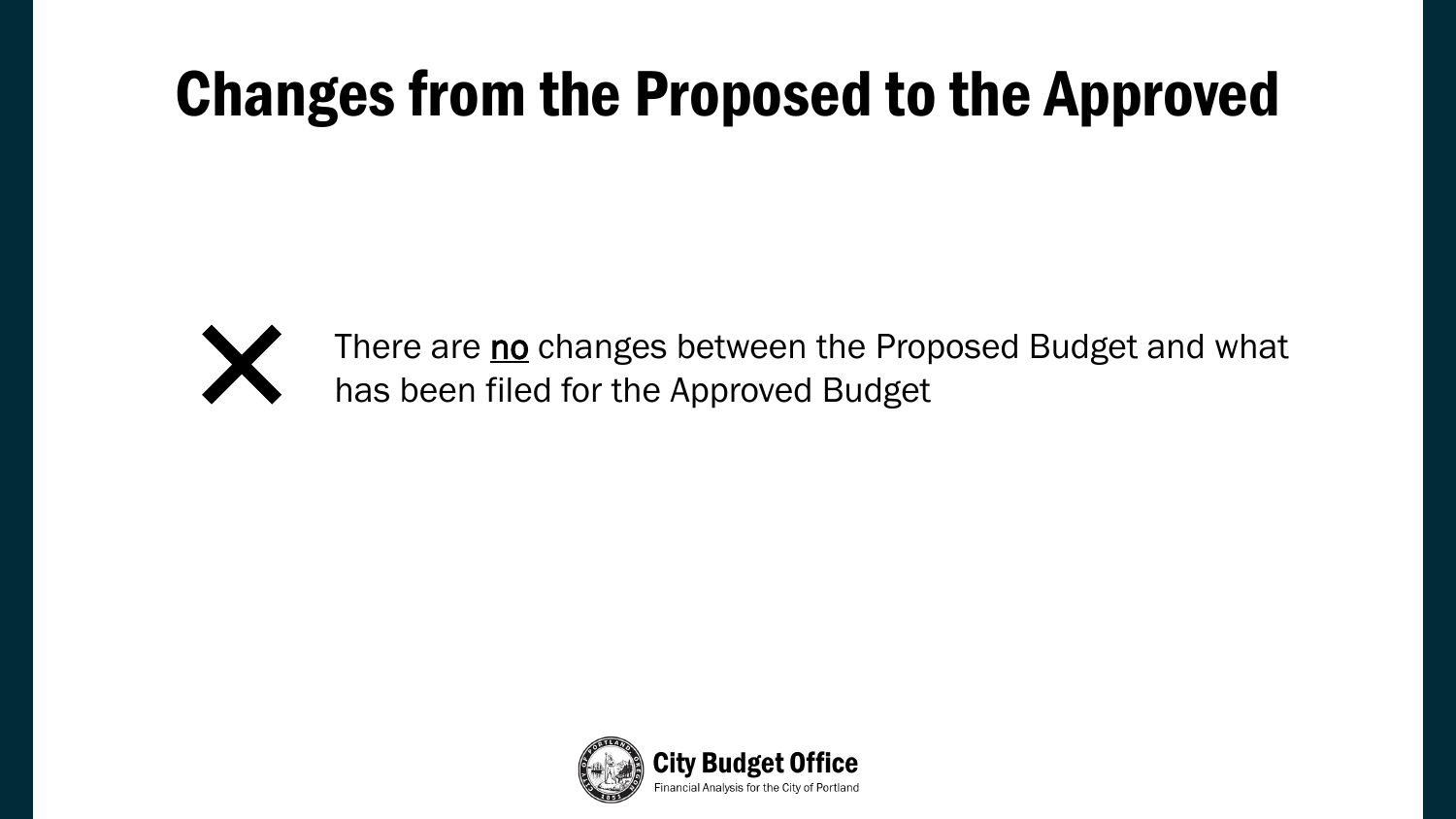## Discussion on Potential Amendments to Approved